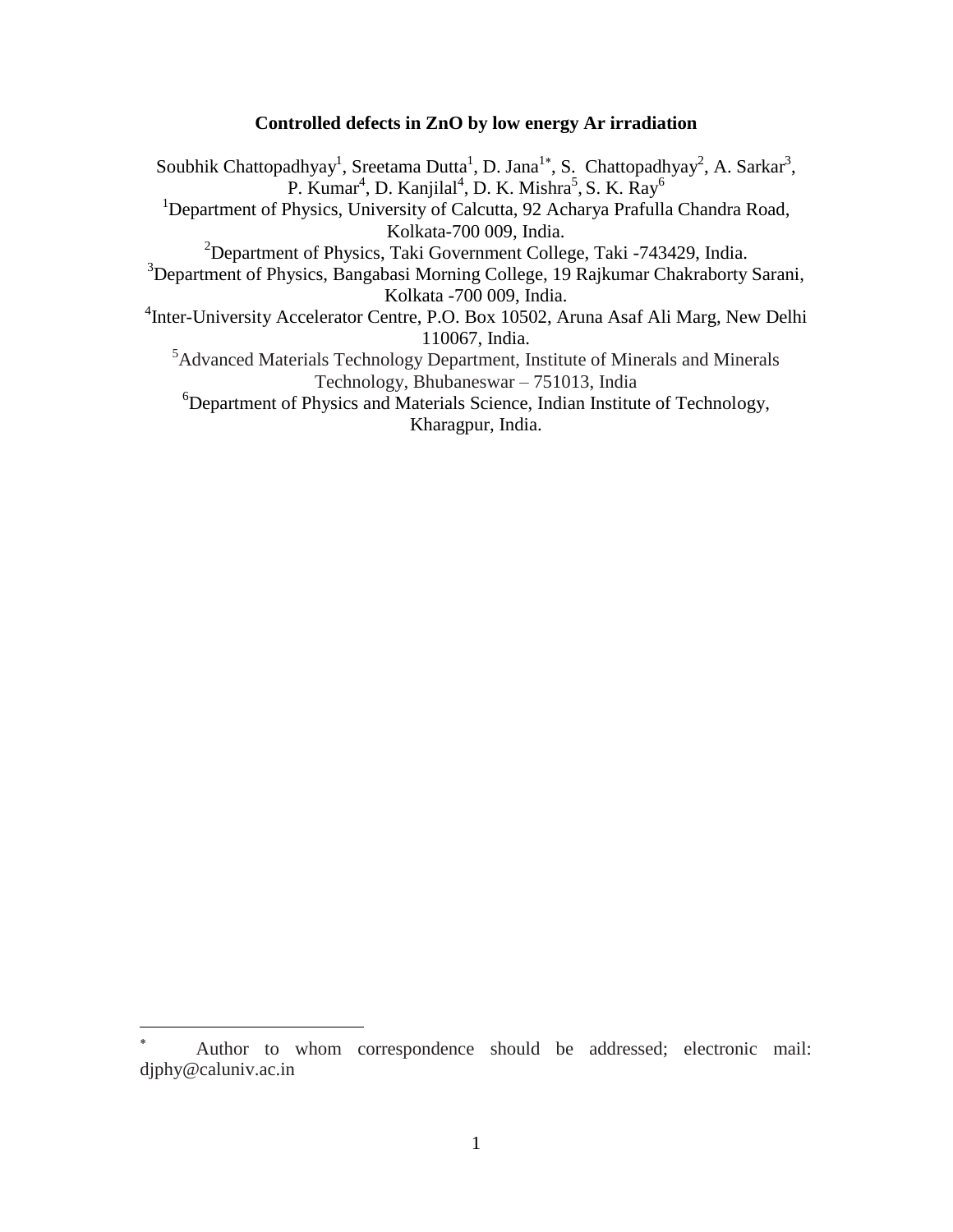## **Abstract**

We report interesting observations in 1.2 MeV  $Ar^{8+}$  ion irradiated ZnO which, to the best of our knowledge, have not been published earlier and will be useful for the scientific community engaged in research on ZnO. Possible amorphisation in ZnO has not been noticed even in the highest irradiation fluence  $5 \times 10^{16}$  ions/cm<sup>2</sup>. Irradiation with the initial fluence  $1 \times 10^{15}$  ions/cm<sup>2</sup> changes the colour of the sample from white to orange while the highest irradiation fluence makes it dark reddish brown that appears as black. Such changes in colour can be correlated with the oxygen vacancy type defects. No significant change in the grain size of the irradiated samples, as revealed from the xray diffraction (XRD) line width broadening, has been observed. However, with initial irradiation fluence relaxation of strain and/or little recovery of defects have taken place. Increase of surface roughness due to sputtering is clearly visible in scanning electron micrographs (SEM) with highest fluence of irradiation. Room temperature Photoluminescence (PL) spectrum of the unirradiated sample shows intense ultra-violet (UV) emission  $(\sim 3.27 \text{ eV})$  and less prominent defect level emissions (2-3 eV). The overall emission is largely quenched due to initial irradiation fluence. But with increasing fluence UV emission is enhanced along with prominent defect level emissions. This is contrary to the observed features from XRD. Very small increase of XRD line width have been observed for highest fluence. Remarkably, the resistivity of the irradiated sample with highest fluence is reduced by four orders of magnitude compared to that of the unirradiated sample. This indicates increase of donor concentration as well as their mobility due to irradiation. Oxygen vacancies are deep donors in ZnO, but surely they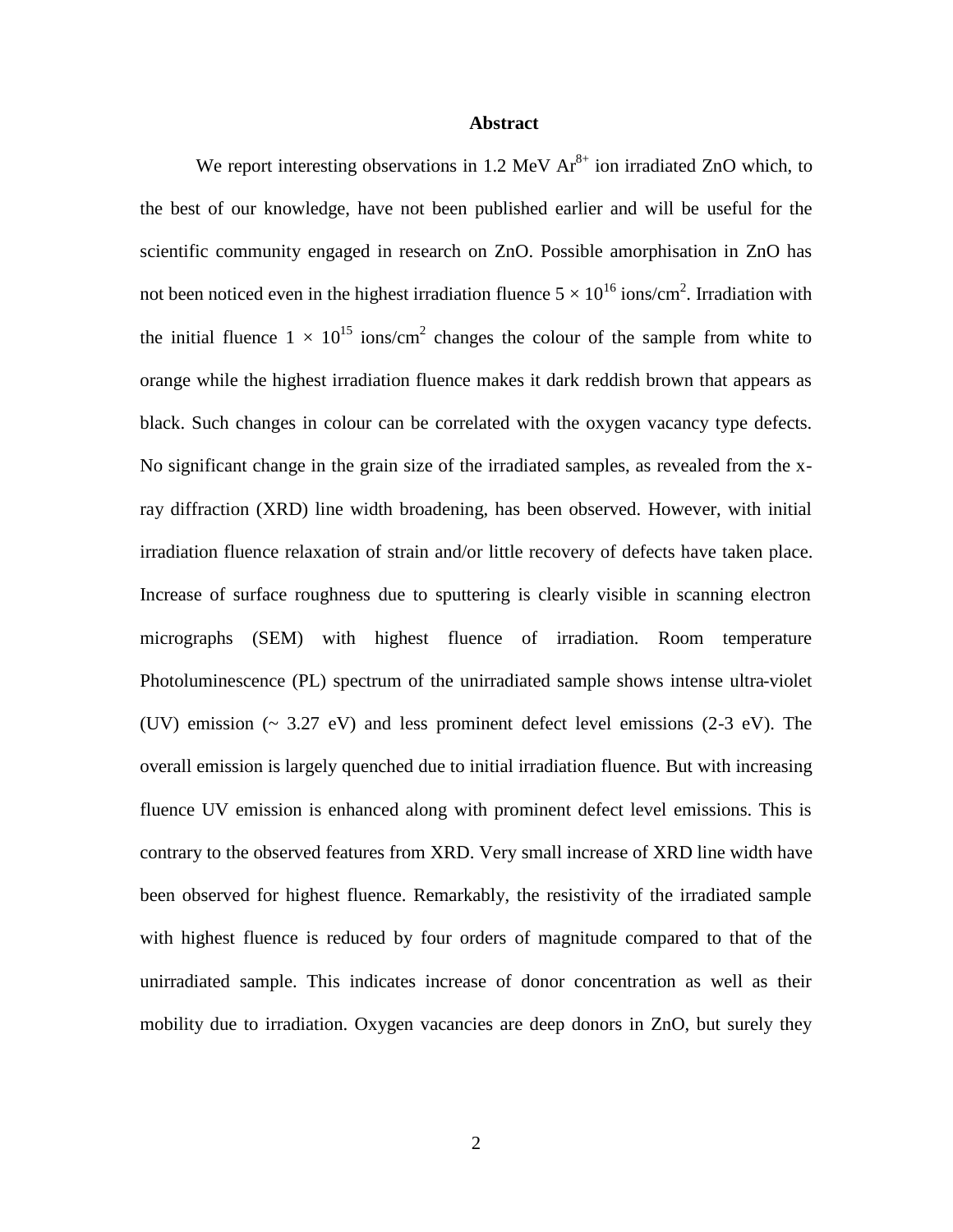influence the stability of the shallow donors (presumably zinc interstitial related) and vice versa. This is in conformity with recent theoretical calculations.

PACS Numbers: 61.72.J-, 61.80.-x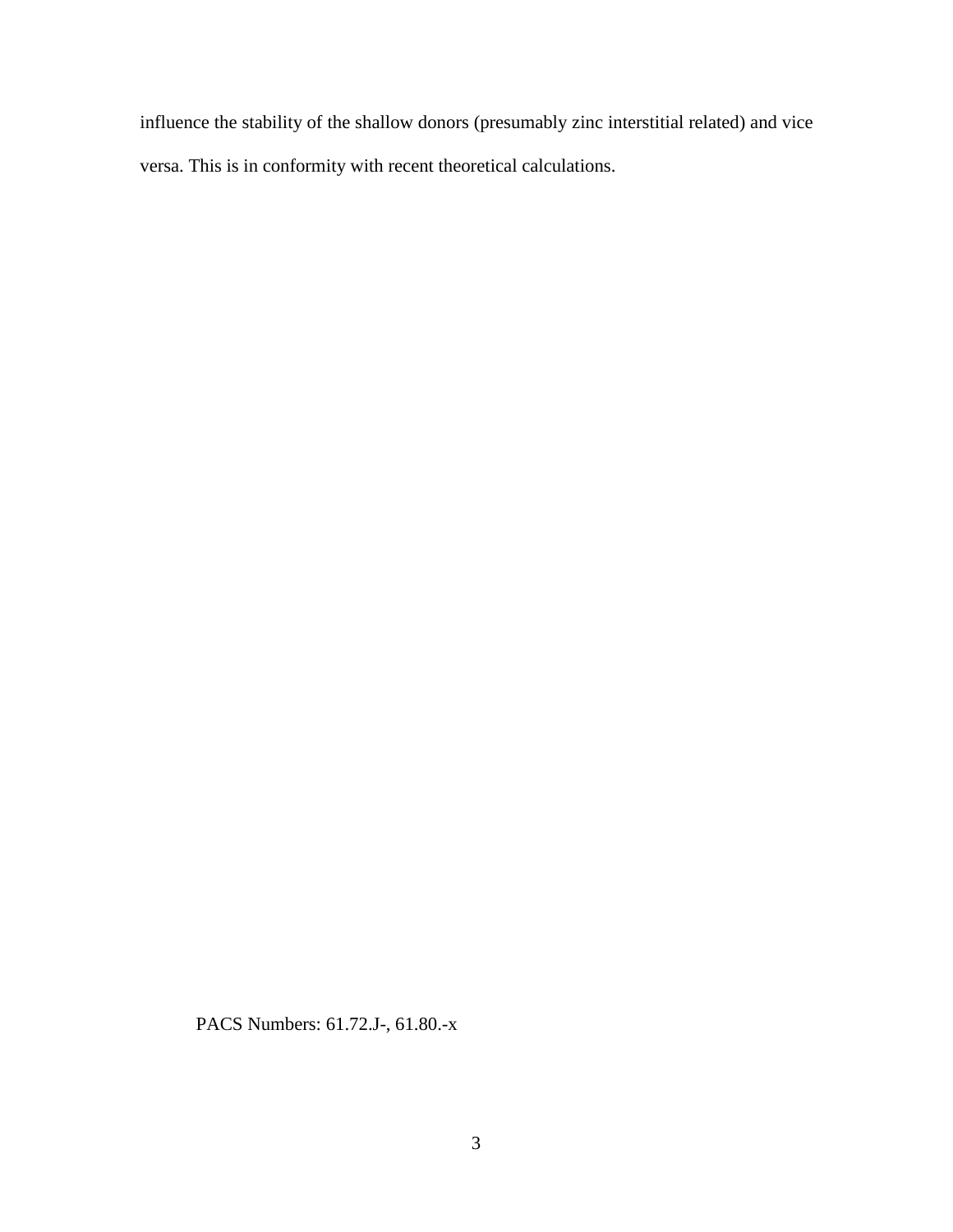Defects in ZnO and their role on structural, electronic and optical properties are being widely discussed at present. The extreme complexity of defects in ZnO has added merit to this agenda<sup>1-7</sup>. In one way, defect-induced tuning of material properties according to the technological need is becoming more and more prospective. For example, fabrication of p-type  $ZnO<sup>8</sup>$  (in general, ZnO bears intrinsic n-type conductivity) or developing UV-visible luminescent and lasing device with  $ZnO<sup>9</sup>$  or realizing ferromagnetic behavior in diamagnetic  $ZnO$  lattice<sup>10</sup> solely depends on the purposeful defect management in the material. On the other side, efforts to understand and alter the defective state in ZnO are providing new and newer insights on the electronic and optical processes in condensed matter. This aspect of ZnO research is no less challenging than fabrication of devices. New theoretical approaches are being developed<sup>1,5,6,11-13</sup> which have generated enormous interest and also expanded the horizon of theoretical condensed matter physics.

Therefore, controlled defect production in ZnO, defect characterization by suitable techniques and understanding the defect-property correlation is to be prime focus as of now. Controlled incorporation of defects generally involves high temperature annealing<sup>14</sup>, substitution<sup>15</sup>, mechanical milling<sup>16</sup> and irradiation by energetic particles<sup>4,17</sup>. With the first three techniques, one can monitor the equilibrium defect configuration (from requirement of the free energy minimization) in the system. Energetic ion beam irradiation is an efficient way to induce non-equilibrium defect states in solid materials<sup>18</sup>. In this paper, we have studied the effect of 1.2 MeV  $Ar<sup>8+</sup>$  ion irradiation on polycrystalline ZnO (Purity 99.99%, Sigma-Aldrich, Germany) from XRD, SEM, room temperature resistivity and photoluminescence (PL) measurements. SEM reveals the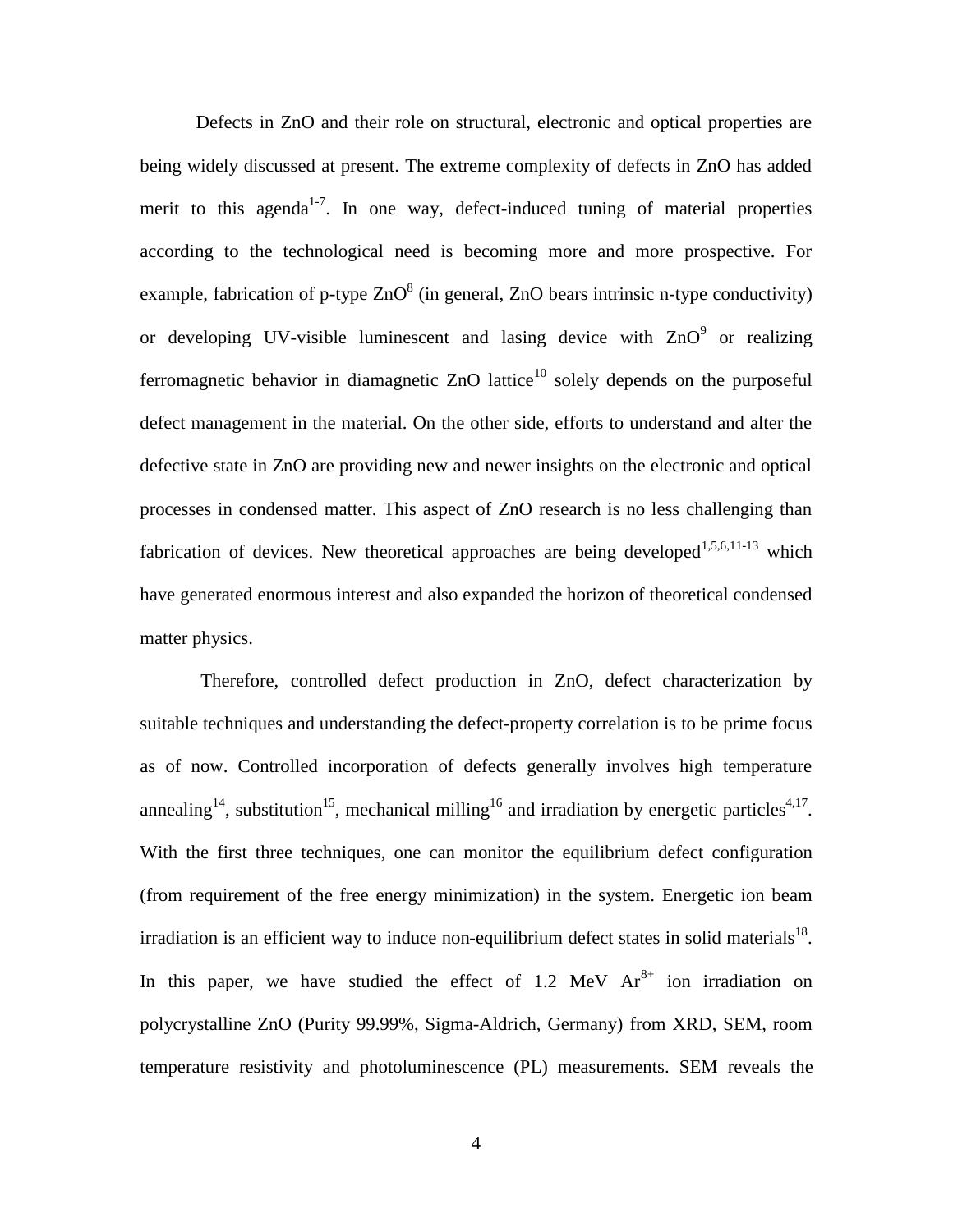surface morphology of the samples whereas PL characteristics bear signature of few tens of nanometers (taking absorption coefficient  $1.6 \times 10^5$  cm<sup>-1</sup> at 325 nm<sup>3,19</sup>) below the surface. XRD penetrates (1.54 Å Cu K<sub>a</sub> radiation) down to ~ 2  $\mu$ m<sup>19</sup> in ZnO while resistivity is purely a bulk property. All the prepared ZnO pallets are annealed in air at  $500 \degree$ C. The pre-annealing before irradiation has been carried out to make the sample free from residual organic materials<sup>10,20</sup> or  $H_2^{21}$ , if any. The annealed samples are cooled slowly at a rate of 36  $\mathrm{C}/h$  down to room temperature to reduce unwanted defect (mostly interstitial type) freezing during cooling<sup>2,22,23</sup>. Ar ion has been chosen to minimize possible chemical or magnetic effects in the target. Moreover, Ar has an atomic mass intermediate to Zn and O and it is interesting to observe relative effects on Zn and O sites by its impact. Recently, Wendler et al. have investigated<sup>24</sup> the effect of 200 KeV Ar beam on ZnO single crystal and have observed a saturation of disorder above fluence  $10^{16}$ ions/cm<sup>2</sup> ( ~ 8 displacements per atom). Borges et al. have reported<sup>25</sup> the occurrence of ferromagnetism at room temperature due to defects generated by 100 KeV Ar ion in single crystalline ZnO. Krishna et al. have studied<sup>26</sup> the modification of optical properties in nanocrystalline ZnO thin films by 15 KeV Ar beam. Kucheyev et al. have mentioned  $17$ heavy damage in ZnO lattice by low KeV Ar ion without detailing it. Nevertheless, the understanding on the ion induced defects in ZnO is rather incomplete. Particularly, reports on the modification of photoluminescence properties of ZnO by low energy ion irradiation are very much limited and not comprehensive too.

As-supplied ZnO samples have been annealed in air at 500  $^{\circ}$ C for 4 hours in a programmable digital furnace and subsequently irradiated with  $1.2 \text{ MeV Ar}^{+8}$  ions at fluences  $1 \times 10^{15}$ ,  $5 \times 10^{15}$  and  $5 \times 10^{16}$  ions/cm<sup>2</sup> using low energy ion beam facility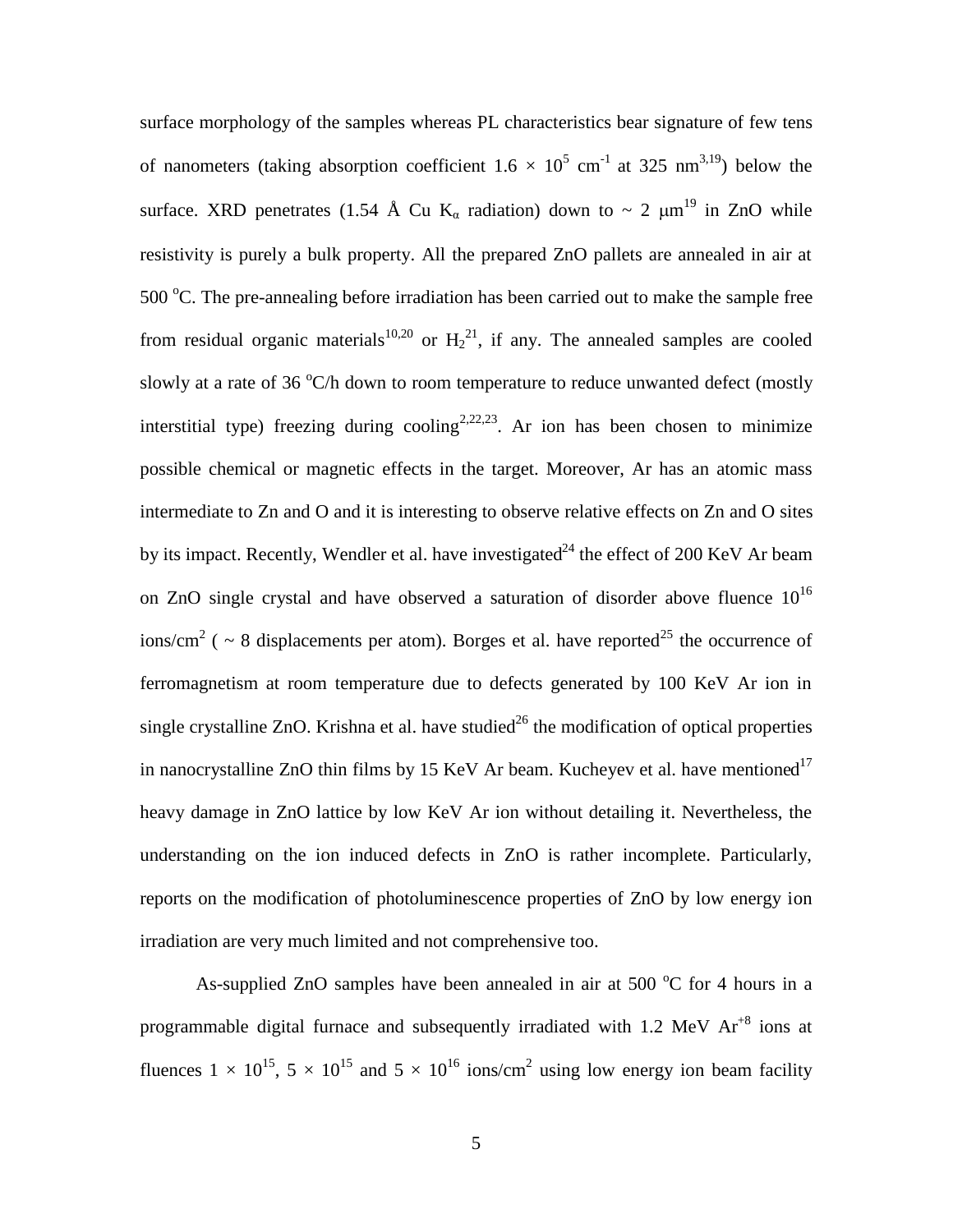(LIBEF) at Inter University Accelerator Centre (IUAC), New Delhi. XRD studies have been carried out using Philips PW 1830 automatic powder diffractometer with Cu  $K_a$ radiation. The range of scanning is  $10^{\circ}$ -  $80^{\circ}$  (20) in steps of 0.01°. SEM has been recorded in SEM-S3400N, Hitachi, Japan. Room temperature (RT) PL measurement has been carried out with He-Cd laser as an excitation source, operating at 325 nm with an output power 45 mW and a TRIAX 320 monochromator fitted with a cooled Hamamatsu R928 photomultiplier detector.

The impinging charged projectile (here  $Ar^{8+}$ ) in the target suffers both elastic and inelastic collisions. The inelastic collision contributes the major part of the energy transfer when the velocity of the impinging ion is much greater than the orbital velocity of the K-shell electron(s) bound to the target atom(s). This type of energy transfer (loss) leads to excitation and ionization of target atoms and is known as electronic energy loss  $(S_e)$ . As the ion moves deeper inside the target its velocity becomes much lower than the Bohr velocity (0.22 cm/ns). In this regime another factor contributing to its energy loss becomes prominent. The ion suffers series of elastic collisions (with target atom nuclei) near the end of its trajectory. This energy loss of the ion due to elastic collision is known as nuclear energy loss  $(S_n)$ . The total energy loss is the sum of electronic and the nuclear energy losses. The relative contribution of  $S_e$  and  $S_n$  depends on the projectile mass, velocity, charge state and on the target itself<sup>27</sup>. In this present work,  $S_e$  and  $S_n$  have been estimated from Stopping Power and Ranges of Ion in Matter  $(SRIM)^{27}$ . In this numerical computation the density parameter of ZnO has been fixed to 4  $\text{gm/cm}^3$ . The displacement threshold energy has been taken to be 18.5 eV and 41.4 eV for Zn and O atom in ZnO lattice<sup>4</sup> respectively. The result of the simulation is shown in Fig. 1. The penetration depth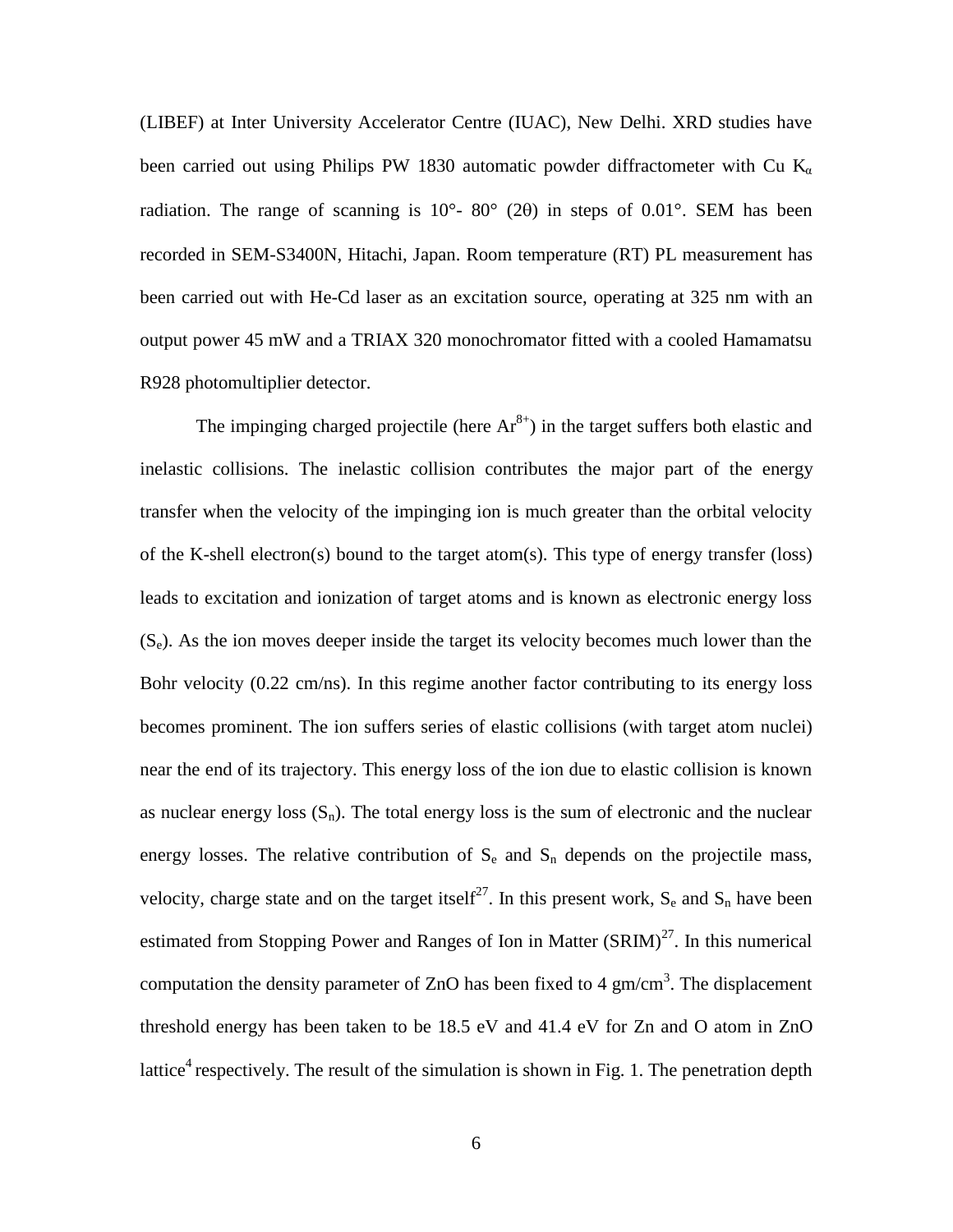of 1.2 MeV Ar is  $\sim$  1 µm compared to the sample thickness  $\sim$  300 µm. S<sub>e</sub> largely predominates over  $S_n$  except last 300 nm of the ion trajectory. Also, within first 100 nm most of the ion energy is used to excite and ionize target atoms (Fig. 2). It is to be noted here that energy transfer through  $S_n$  can only knock out the target atoms from their lattice positions to create stable vacancy/vacancy clusters.  $S_e$  is mostly used for exciting the target atom electrons. Above certain critical value of  $S_e$  ( $\sim$  keV/nm), point defects or correlated defect clusters are produced in insulators<sup>28</sup>. Here, the  $S_e$  for Ar beam on ZnO is far less than such critical values. SRIM calculation also reveals that Ar beam creates more damage at the Zn site than O sites. However, SRIM only predicts the generated displacements. Majority of such defects immediately face annihilation (dynamic recovery) and that is the origin of radiation hardness<sup>4,17</sup> of ZnO. The actual number of stable defects (after immediate recovery) due to electron irradiation is two orders of magnitude less than the generated defects at the Zn sites<sup>29,30</sup>. The Zn interstitials (Zn<sub>I</sub>) are mobile even at room temperature with low migration barrier  $(0.55 \text{ eV})^1$ . This lowers the number of vacancy and interstitial defects at the Zn sites. The stable oxygen vacancies ( $V<sub>O</sub>$ ) (for electron irradiated ZnO) have been estimated<sup>30</sup> to be one order of magnitude higher than the zinc vacancies.

Radiation induced colouration in ZnO is an important area of discussion for  $decades<sup>31</sup>$ . Generally, it is believed that irradiation generates anion vacancies (here oxygen vacancies,  $V_O$ ) which creates hydrogen-like bound state with the nearby electrons. This type of defects is commonly known as F-centre or colour centre. The excitations/transitions of this hydrogen like bound state lie in the visible range. However, Vehse et al.<sup>31</sup> have not ruled out the possibility of the occurrence of colour due to  $Zn_I$ .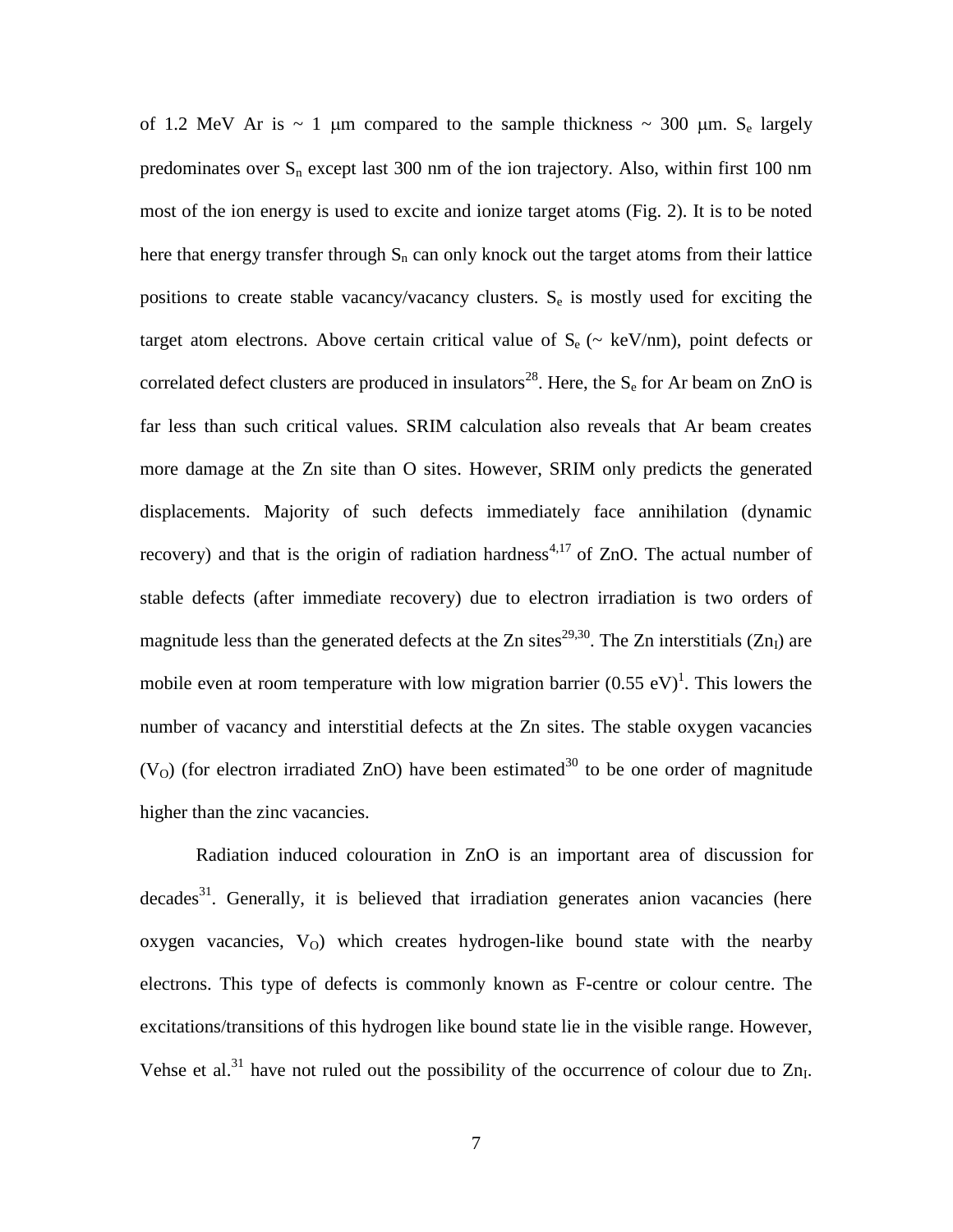Recently, it has been confirmed by Selim et al.<sup>32</sup> and Halliburton et al.<sup>33</sup> that red colouration in ZnO is due to  $V_{\Omega}$ s. This is further evident from the fact that the red coloured ZnO becomes colourless transparent by annealing in oxygen atmosphere<sup>32,34</sup>. In the present case, the white samples turns out orange and finally dark reddish brown (appears as black) with increase of irradiation fluence (Fig. 3). It is understood that absorption in the blue green region<sup>33</sup> gives rise to such coloration in ZnO. We have earlier irradiated polycrystalline ZnO by 100 MeV Si, but no significant change in colour has been observed<sup>7</sup>. However, 1 MeV electron irradiation produces red colouration in  $ZnO^{35}$ . Only after ball milling for a long time gives rise to yellowish  $ZnO$  with an absorption edge lowering ~ 0.1 eV<sup>7,36</sup>. Annealing the ball milled material at 1100 °C changes the colour of the sample to reddish. Positron annihilation spectroscopic studies have shown that there is no relation between positron annihilation parameters and the occurrence of reddish colour<sup>16,32</sup>. It is further confirmed by the fact that 1 MeV electron irradiation cannot produce any detectable change in positron annihilation parameters<sup>35</sup>. Calculations show that the threshold energy for stable damages to be produced in the Zn site is  $\sim 1.6 \text{ MeV}^4$ . Positron annihilation parameters are particularly sensitive for the vacancies or vacancy complexes related to Zn sites and insensitive to isolated  $V<sub>O</sub>$  at room temperature<sup>7,30</sup>. So, combining all the results mentioned above, it can be concluded at this stage that  $V_{\text{O}}s$  are responsible for the orange-red colouration of ZnO. With sufficient number of  $V_{\text{O}}s$  it turns to be dark reddish brown that appears as black. However, a recent investigation shows<sup>37</sup> the appearance of black colour in ZnO with laser irradiation. It has been observed<sup>37</sup> that segregation of metallic zinc has taken place in the irradiated region. In fact, Kucheyev et al. have found<sup>17</sup> preferential loss of oxygen from the subsurface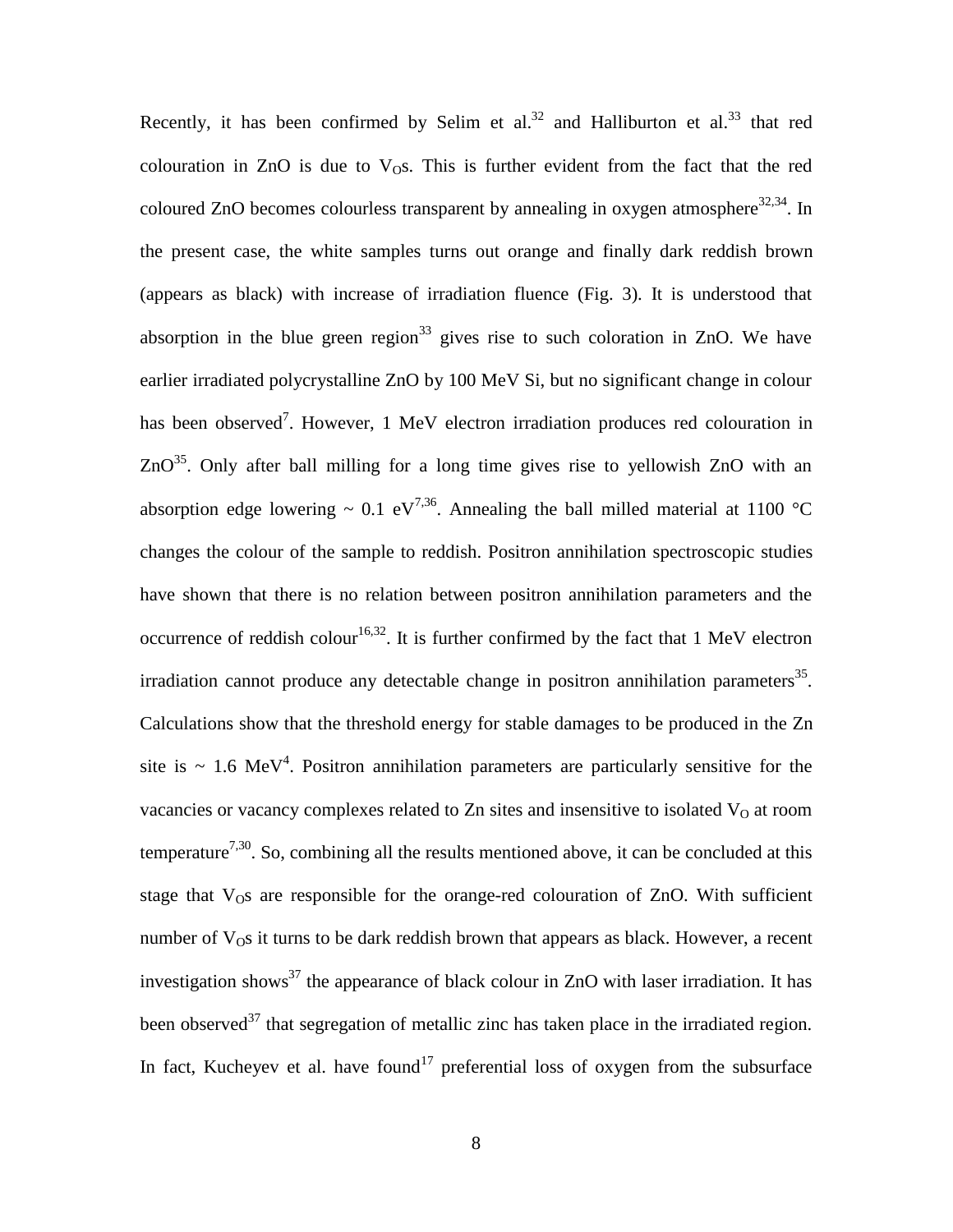region due to irradiation. Besides, SEM of the sample (Fig. 4) irradiated with highest fluence show signature of sputtering from surfaces. That is why we have measured the resistivity of the irradiated region (for highest fluence) taking the thickness to be  $1 \mu m$ . Remarkably the resistivity is lowered by four orders of magnitude compared to the unirradiated part. Such a lowering of resistivity have been earlier observed in 100 KeV Ni and 50-380 KeV P irradiated  $ZnO^{38,39}$ . At the same time occurrence of  $V<sub>O</sub>$  due to Phosphorous ion irradiation has been identified by Raman spectroscopy<sup>39</sup>. Similar phenomenon of drastic resistance loss (14 orders of magnitude) has been reported due to 175 KeV Li induced native defects in  $MgO<sup>40</sup>$ . In MgO,  $V<sub>0</sub>$ s are thought to be responsible for such a huge reduction in resistivity<sup>40</sup>. In this present study, the sample with highest irradiation fluence remains semiconducting down to 77 K. So, the possibility of zinc segregation, at least in our irradiated samples, can be excluded. The possible reason for resisitivity reduction has been discussed later.

The x-ray diffractogram of the unirradiated and irradiated samples show no traces of amorphisation or Zn segregation within the detection limit of the XRD (Fig. 5). This is consistent with the majority of earlier reports<sup>17,38</sup>. However, it has been reported<sup>41</sup> by Vijayakumar et al. that 100 KeV oxygen at fluence  $2 \times 10^{16}$  ions/cm<sup>2</sup> can induce amorphisation in ZnO. Possible chemical effect of  $oxygen<sup>41</sup>$  may be responsible for amorphising ZnO lattice. In fact,  $60 \text{ KeV Si}$  induces<sup>17</sup> a strong chemical effect in ZnO leading to locally amorphised lattice. This contention has been confirmed<sup>7</sup> from the fact that 100 MeV Si just creates little XRD peak broadening in ZnO. 100 MeV Si penetrates ( $\sim$  27 µm) to such a depth which is beyond the penetration depth of 1.54 Å x-rays ( $\sim$  2  $\mu$ m)<sup>19</sup>. So, here, only defects due to irradiation are being probed by XRD and no sign of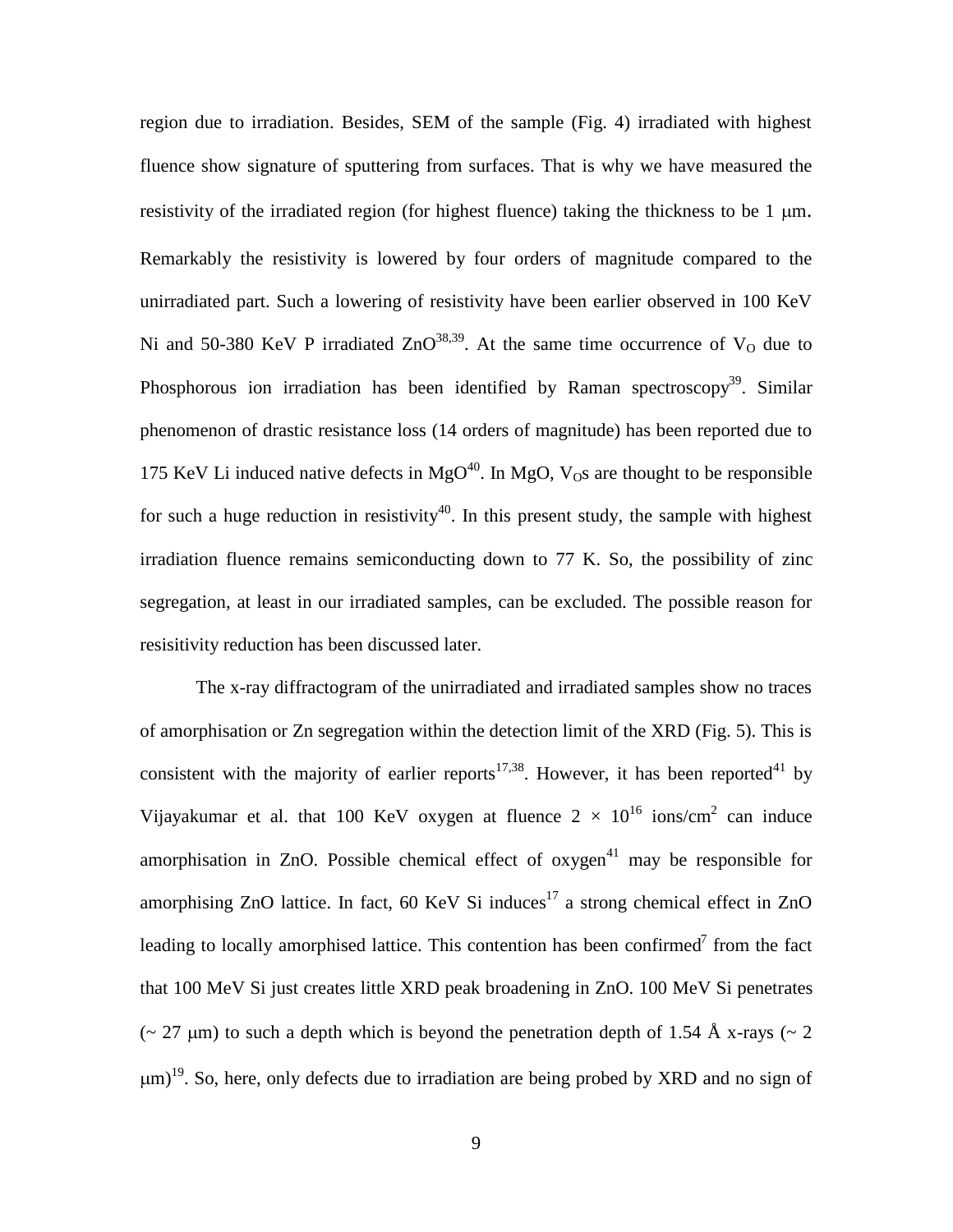amorphisation has been observed<sup>7</sup>. As far as XRD results are concerned, in the present work, high fluence  $(5 \times 10^{16} \text{ ions/cm}^2)$  of 1.2 MeV Ar ions (penetrating less than the probing x-rays) does not produce any detectable chemical effect. Here, the initial fluence  $(1 \times 10^{15} \text{ ions/cm}^2)$  produces two apparently opposite effects in XRD. The FWHM of the (101) peak is lowered as well as the peak intensity (Fig. 6). Such an effect has also been found<sup>38</sup> with 100 KeV Ni beam irradiation. Simultaneous contribution of three major factors can result rich variety of defects in polycrystalline ZnO. The first one is the high dynamic defect recovery of radiation defects in ZnO. The second one originates from its granular nature. It is well known that polycrystalline samples bear a large volume fraction of the material with high concentration of defects (mostly charged), namely grain boundaries  $(GB)^{22}$ . The grain interiors bear relatively much lower concentration of defects. Effect of irradiation in such co-existent defective and less-defective structure is an interesting topic of discussion<sup>42</sup> for granular materials in general. In high temperature superconductors<sup>42</sup> energetic ion beam degrades the GBs crystal structure to a higher extent with respect the bulk material. Here, the effect appears to be opposite. The high energy loss due to ionization possibly re-organizes the GB region in ZnO. When the region relaxes within few ps, it stabilizes with a fraction of its charged defects recovered<sup>26</sup>. But in the region with relatively lower defects (grain interiors), such reorganization of defects is less efficient. In fact, generation, recovery and stabilization of defects due to some external perturbation should depend strongly on the local defective state of a material if defect-defect interaction is high enough<sup>5</sup>. So, different effects of energetic ion beam at grain boundaries and interiors are possible. The third contribution comes from the nuclear energy loss  $(S_n)$  related knock out of target atoms. Some stable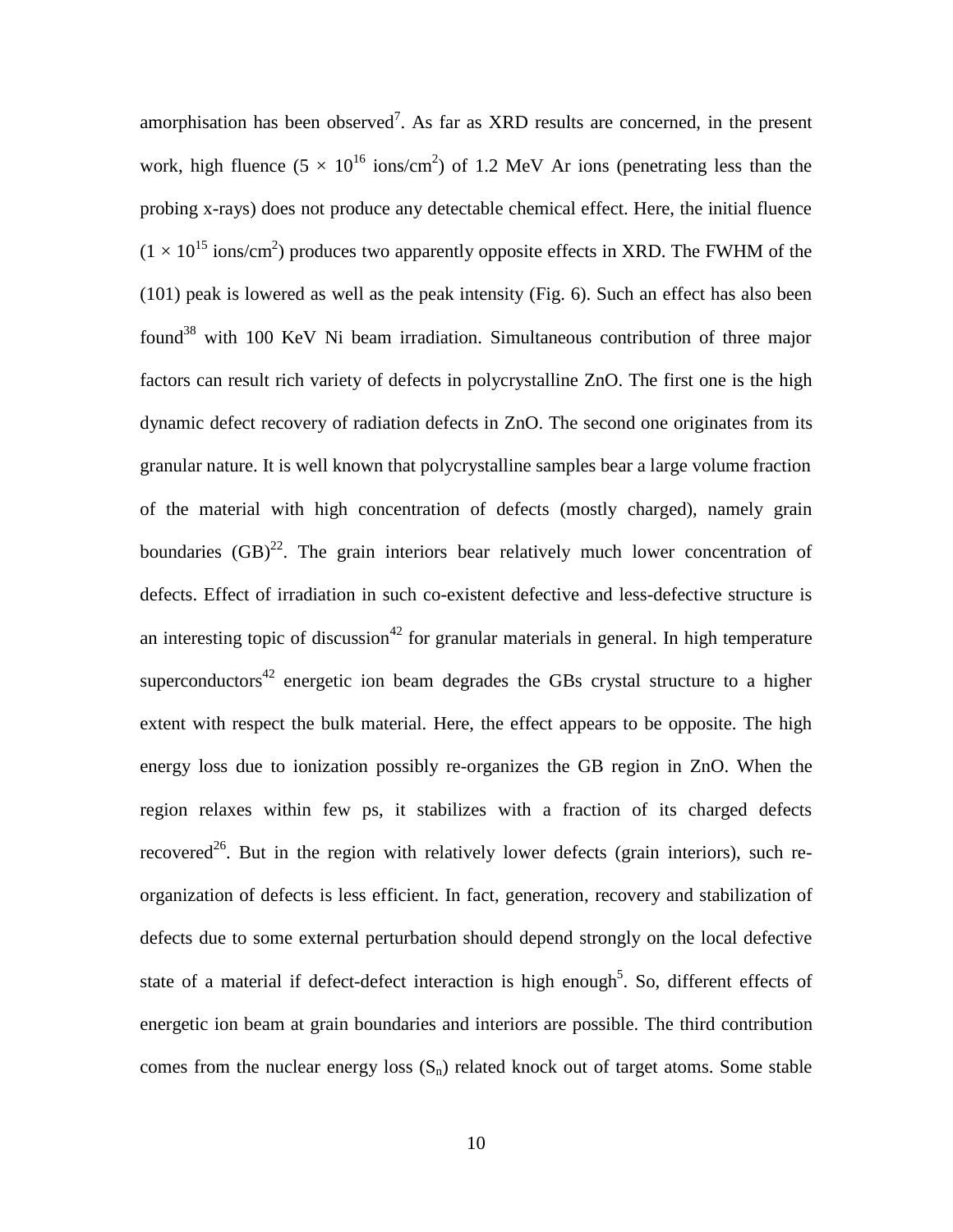defects or defect complexes are generated in the whole material<sup>4,17</sup>. Altogether, the granular material becomes more homogenized with defects with much lower volume fraction of segregated defect clusters (grain boundaries) but with scattered defects/defect complexes or their small size clusters. To summarize, the final macroscopic and microscopic defective state (nature of isolated defect clusters and their spatial separation) in ZnO depends on relative loss of projectile energy by inelastic and elastic collisions,  $S_e$ and  $S_n$  respectively, both of which are functions of ion mass, energy and charge state to some extent. Also the defective state will continuously change as the projectile moves deeper inside the material. The XRD peak intensity and FWHM carry information of the overall defective nature (actually weighted average of contributions from the defective and less-defective regions) within the penetration depth of the x-ray (here  $\sim 2 \mu m$ ). If the defect concentration is so high to promote more incoherent scattering, then the XRD peak broadens compared to that of the unirradiated sample<sup>7</sup>. With sufficiently high disorder, destruction of long range lattice order may lead to amorphisation with no XRD peak<sup>41</sup>. If the size of the defect clusters (isolated) is not very large but they are closely spaced then both FWHM as well as peak intensity may reduce<sup>38</sup> as is seen in this study. In case of such defect clusters placed in a relatively higher distance, peak FWHM may decrease with increase of coherent scattering leading to higher peak intensity<sup>43</sup>. A homogenized defect structure evolved in a granular material due to low irradiation fluence should, in principle, lower the residual microstrian in the material. Radiation induced lowering of FWHM due to strain release have been found<sup>44</sup> by Agarwal et al. with 100 MeV Ag ions. With increasing Ar fluence to the  $5 \times 10^{15}$  ions/cm<sup>2</sup> peak FWHM gets little increment and shows saturation type behavior with further increase of fluence. Such saturation of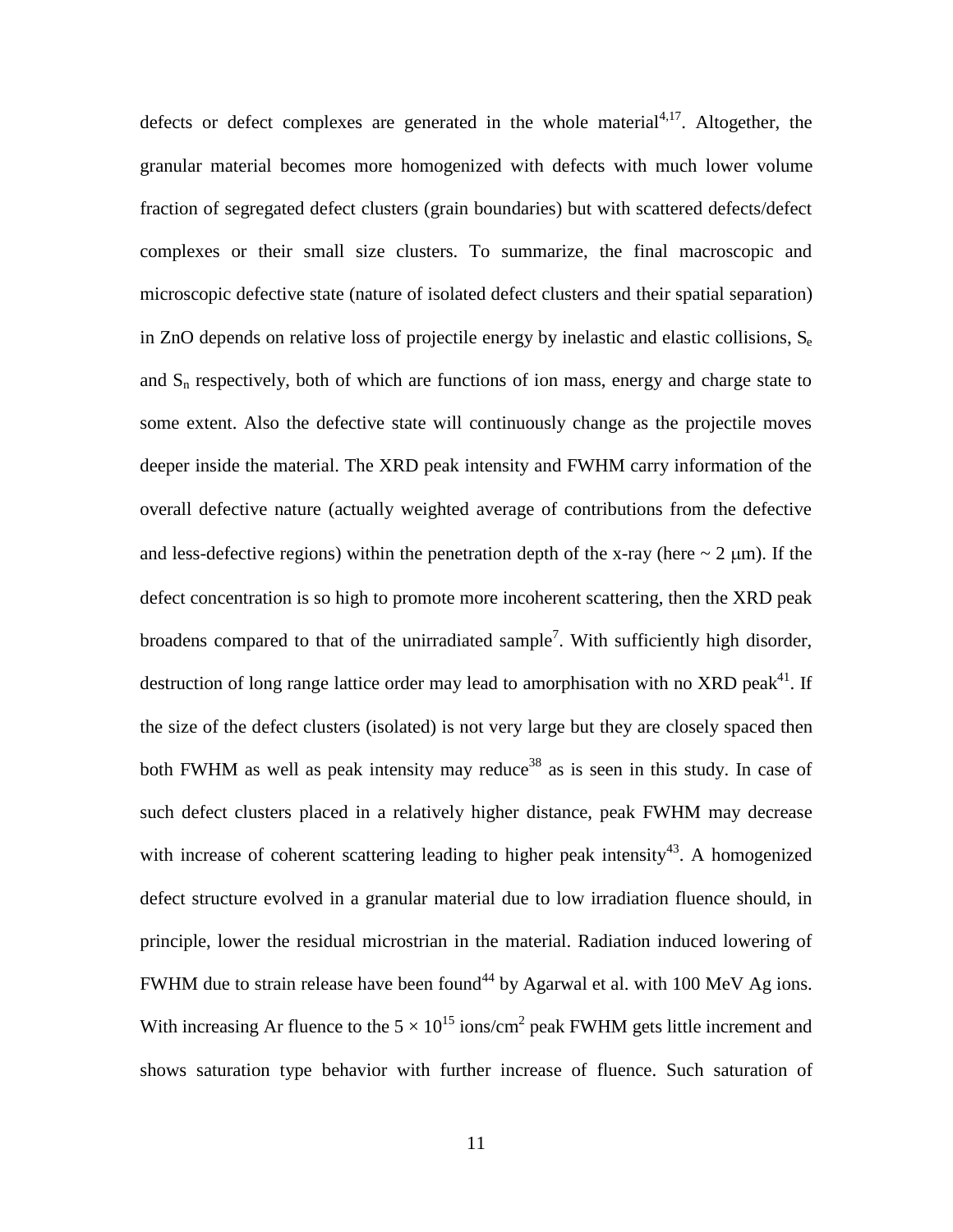radiation induced disorder in ZnO has earlier been reported for electron irradiation<sup>45</sup> and Ar irradiation<sup>24</sup>. Look et al. predicted<sup>4</sup> that most abundant stable defect after irradiation is Zn vacancy (V<sub>Zn</sub>)- Zn antisite (Zn<sub>O</sub>)-Oxygen antisite (O<sub>Zn</sub>) type and remaining Zn<sub>I</sub> is placed at a distance to avoid immediate recombination (with  $V_{Zn}$ ) after generation. As mentioned earlier, Zn<sub>IS</sub> in ZnO are mobile at room temperature. To form stable defectdefect clusters  $V_{Zn}$  has to form some complex before reaching  $Zn<sub>I</sub>$  at that site. Naturally, this condition is valid up to some low critical fluence. In a non-equilibrium condition during high fluence of irradiation, a saturation of defect concentration is more likely because the spatial separation between generated  $V_{Zn}$  and  $Zn<sub>I</sub>$  is close enough to recombine immediately. A competition between defect generation and recovery (ionization induced recovery contributes to some extent) leads to such saturation of defects with high fluence regime<sup>24</sup>. We have also plotted the ratio  $(R)$  of peak intensities of (002) and (101) peak (Fig. 7) with fluence. This also illustrates close similarity with the variation of peak FWHM with irradiation fluence (Fig. 7). The intensity of (101) peak in ZnO is believed to indicate<sup>46</sup> the oxygen deficiency to some extent. The variation of R shows dominant defect types at initial fluence and at higher fluence are different. A saturation of defect is also prominent at high fluence regime. The variation of R is not large enough for a conclusive understanding. However, to note, at least 50 % of total region probed by XRD is unaffected by the Ar beam. The variation of the position  $(2\theta)$  of the (101) peak with fluence also follows the features of the variation of R (Fig. 7). Lowering 20 is indicative of little expansion of lattice most probably due to increase of  $V_0^{47}$ . At the same time higher 2 $\theta$  (at initial fluence) indicates that dominant defect types are not  $V_{\text{O}}$  but some other type like  $V_{\text{Zn}}$  related complexes<sup>7</sup>.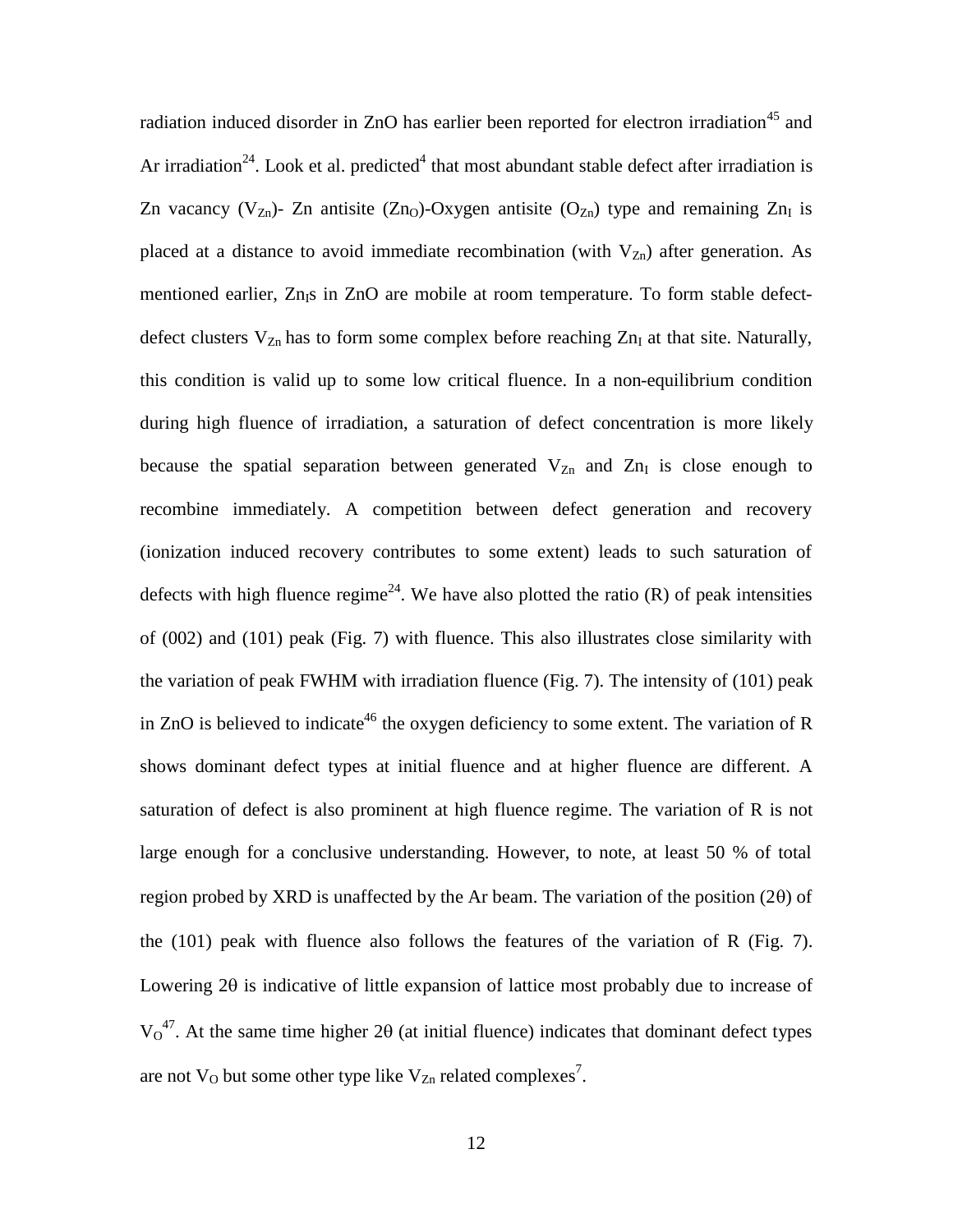In the light of the above discussion let us revisit the drastic resistivity loss and the change of colour in the irradiated samples. Theoretically this issue is well discussed<sup>1,6</sup> however, not settled yet. Experimentally, our report is one of the most conclusive reports on this agenda. During thermochemical reduction of ZnO at high temperatures in sealed ampoules $^{32,33}$ , it is not possible to control the extent of reduction. The final product becomes deep red in colour. A control, however, over the colour of ZnO (orange to red) has been reported through chemical vapour transport technique using Carbone as transport agent<sup>34</sup>. Here also, suitable choice of Ar fluence exhibits gradual but simultaneous evolution of colouration and conductivity in ZnO. Recently this feature has been verified<sup>48</sup> in ZnO single crystal also. The prime reason behind the lowering of resistivity is the modification of GBs due to irradiation (discussed earlier). It is well known that the electrical properties of such granular semiconductors are very much dependent on the defect structure of the  $\text{GBs}^{49,50}$ . That is why we can presume that a huge increase of donor like carriers as well as their mobilities has taken place due to irradiation. Localized carriers at the GB defects become free and the potential barriers at the GB get reduced<sup>50</sup>. This is coherent with the fact that huge resistivity reduction in a similar ZnO sample has been observed<sup>14,16</sup> only after significant grain growth starts due to annealing at elevated temperatures. An intense debate is going on regarding the nature of defects responsible for the supply of donors. Several theoretical models<sup>1</sup> show that oxygen vacancies are deep donors and cannot be the source of conductivity at room temperature. Look et al proposed<sup>4</sup> that  $Zn_I-N$  related complex might be the dominant donor in ZnO. Lany and Zunger<sup>6</sup> developed a model based on the nonstoichiometry of such oxides and favoured that  $V_{\rm O}$ s (doubly ionized) are the source of colour, conductivity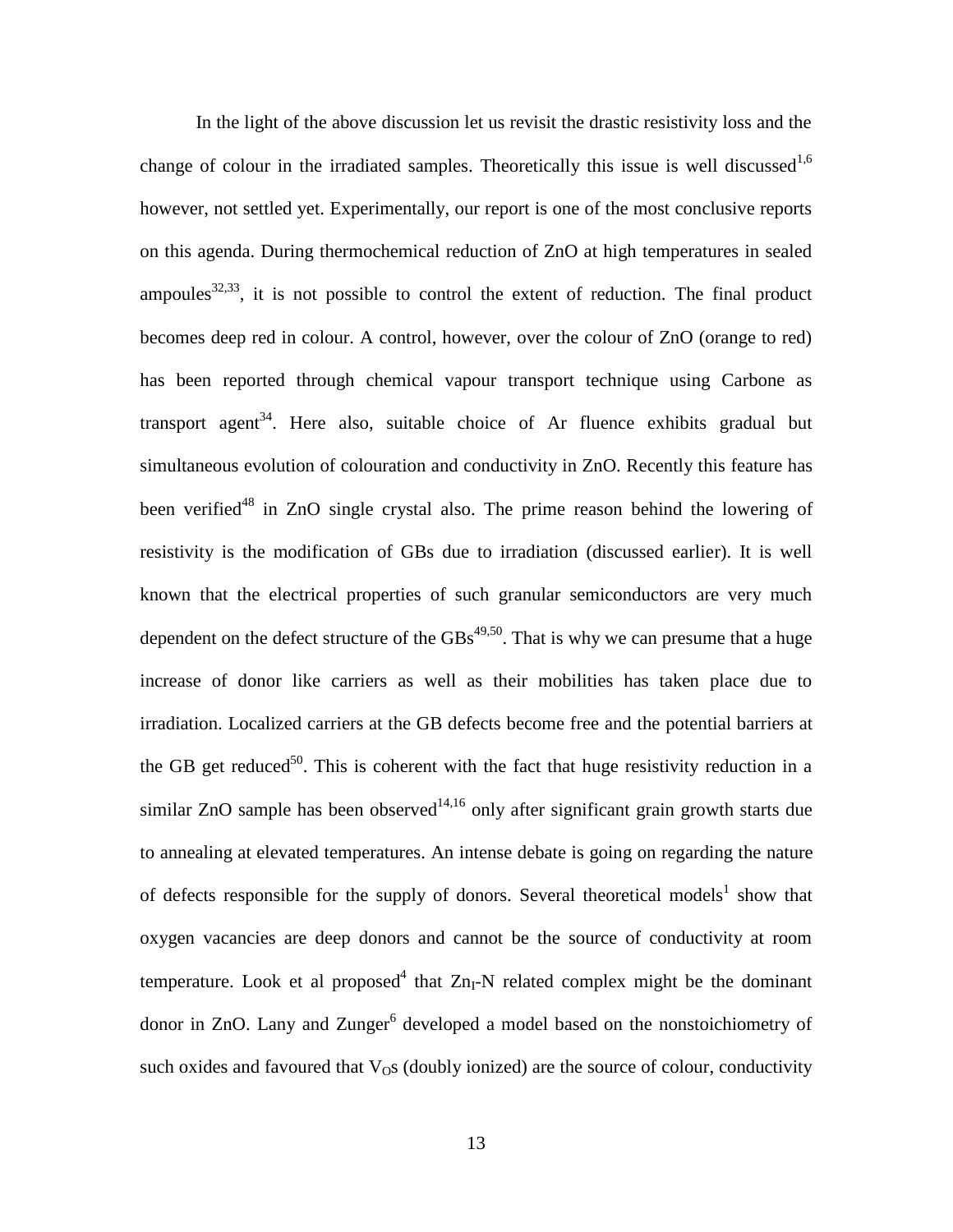as well as persistent phoconductivity in ZnO. Depending on the neighboring cation-cation distance, the vacant oxygen sites can have energy levels close to the conduction band minimum. Their contention has been challenged by Janotti and Van de Walle<sup>1</sup>. The later group suggested hydrogen as the source of donors in ZnO. It has also been reported<sup>51,52</sup> that presence of  $V_{\Omega}$ s systematically modify the carrier concentration in ZnO which is not expected due to its deep donor nature. Higher green luminescence has been found<sup>52</sup> for the sample with higher carrier density (which is very close to our results as we shall discuss later). Such a correlation has been wrongly understood earlier as the shallow donor state of  $V$ <sub>O</sub>s. However, Vanheusden et al. have pointed<sup>51</sup> out a systematic difference between free carrier and  $V<sub>O</sub>$  concentration. Another theoretical calculation<sup>5</sup>, published very recently, with defect-defect interaction taken into account predicts a crucial role of  $Zn_I-V_O$  defect pair in ZnO. Below certain distance these two defects help each other to stabilize. Such stabilization can lower the mobility  $Zn_I$ . On the other hand the probability of  $O_{Zn}$ s formation should lead to saturation or even lowering of  $V_{Zn}$  during irradiation. Future controlled experiments should focus on the role of  $Zn_I-V_O$  defect pair. Most probably,  $V_{Zn}$ - $V_{O}$  type vacancies near the GBs in polycrystalline ZnO (as predicted and detected in several positron annihilation spectroscopic studies<sup>7</sup>) are dissolved due to irradiation and  $Zn_I-V_O$  type pairs become dominant (others are  $V_{Zn}$ ,  $O_{Zn}$ ,  $Zn_O$  etc.) defects species above certain fluence. Such pairs may help the simultaneous evolution of red color with huge conductivity and UV-defect related PL emissions in polycrystalline ZnO. Finally, we want to note a difference in the effect of annealing and ion irradiation of ZnO. In case of annealing in air, the production of thermally generated  $Zn<sub>I</sub>$  requires very high temperature at which some Zn vapour also gets released. In such case, lowering of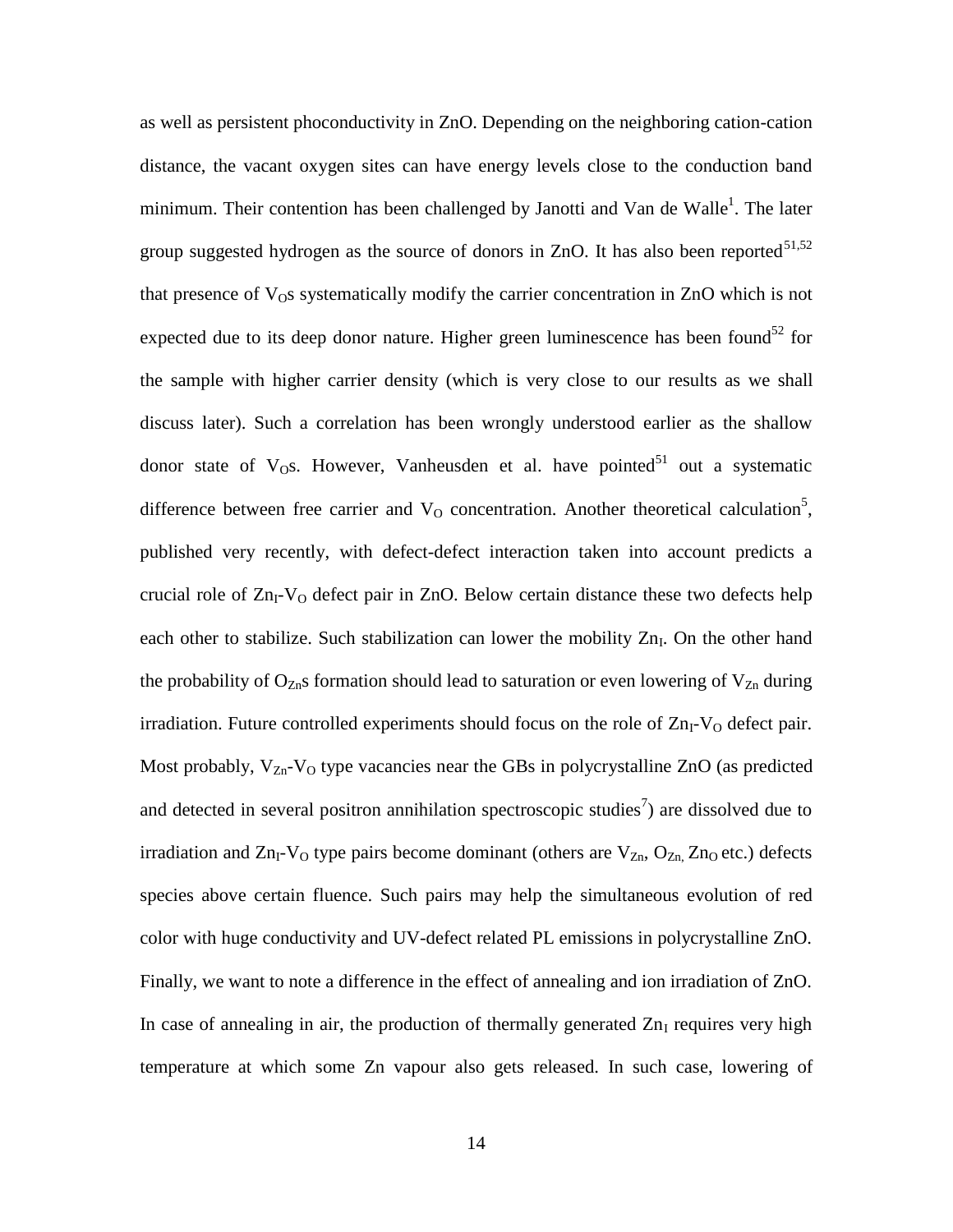resistivity occurs without any prominent colouration<sup>14</sup>. In our opinion, recovery of defects during such high temperature annealing mostly determines the resistivity lowering. For efficient generation of Zn<sub>I</sub>, annealing in presence of Zn or Ti vapour in closed ampoules is needed. Generation of  $Zn<sub>I</sub>$  is also very much efficient with ion irradiation. With high concentration of  $Zn<sub>I</sub>$  defects,  $V<sub>O</sub>S$  get stabilized (energetically favourable, in other words) to act as colour centers in ZnO.

The room temperature photoluminescence spectra of the unirradiated and irradiated samples have been shown in figure 8. Even after few hundreds of publications<sup>1,3,9,23,51-66</sup> on luminescence in ZnO, consensus among the scientific community on its origin is poor. The unirradiated sample shows UV emission (centered at 3.27 eV) with asymmetric peak shape and FWHM  $\sim 165$  meV. The position and FWHM of the peak is consistent with other reports on polycrystalline ZnO material or thin films<sup>53-55</sup>. A careful observation reveals that the asymmetry of the UV peak is due to the presence of another peak  $\sim 3.17$  eV. The origin of this peak is surely from one of the native defects but exact assignment of the defect is not trivial. Experimental evidences for  $\text{Zn}_{1}^{56}$ ,  $\text{V}_{\text{Zn}}^{57}$ , dislocation<sup>58</sup> or GB<sup>59</sup> related defects have been reported. Ong et al. have found<sup>60</sup> a peak at 3.13 eV in cathodoluminescence (CL) spectrum which correlates nicely with the Urbach tail parameter (band tail parameter, associated with the defects) of the ZnO film. They have attributed its origin to one of the native defects without specifying it.

The origin of the 3.27 eV peak in the PL spectrum has also been debated. Most of the reports favor the excitonic origin<sup>56</sup> of this peak. However, the room temperature UV peak at such energies in granular ZnO may be an admixture of free exciton as well as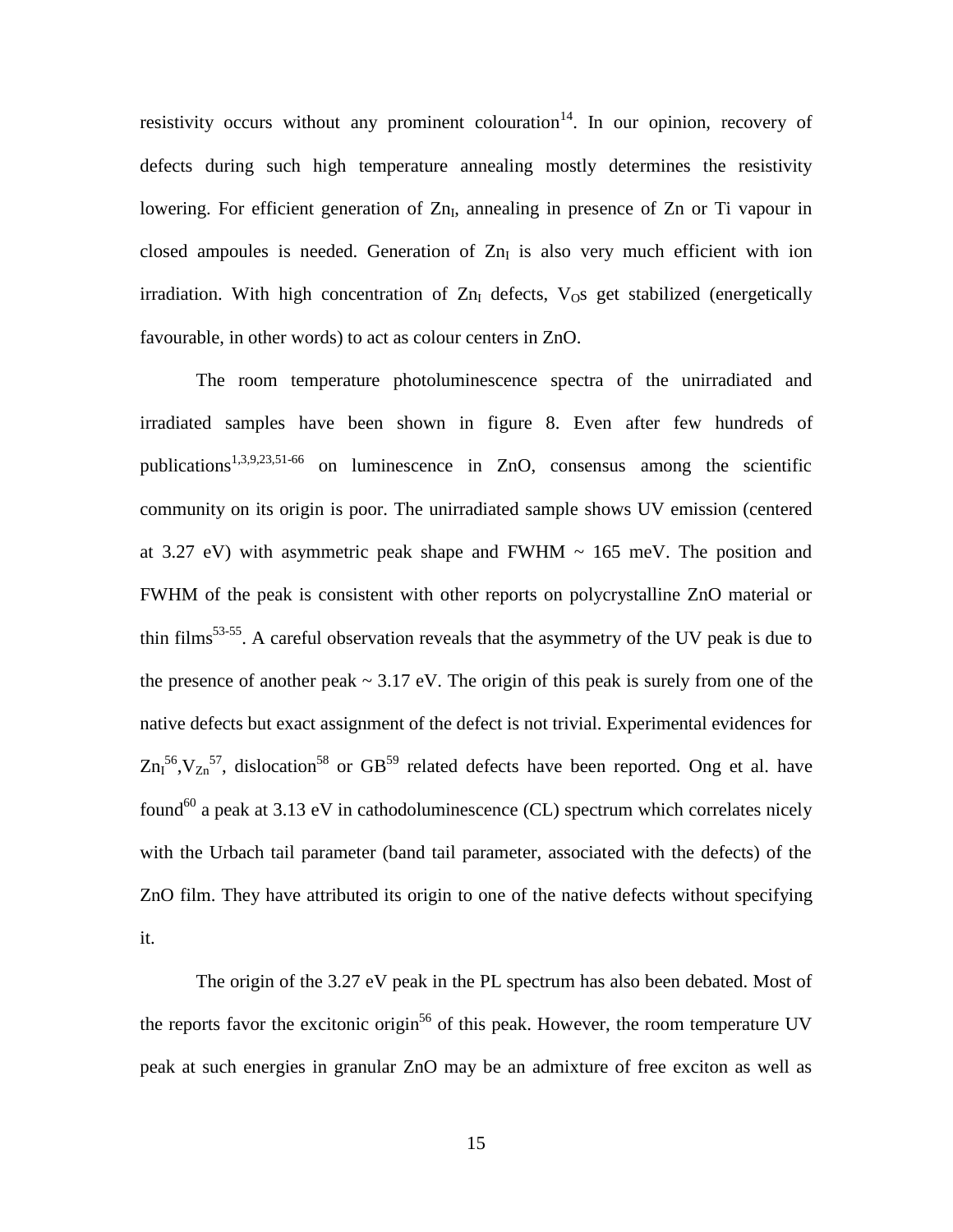some defect related transitions<sup>53,61</sup>. According to Qui et al.<sup>61</sup> such defects energy states are shallow and they reside near the grain boundaries. They assigned this defect giving rise to 3.28 eV peak as  $Zn<sub>I</sub>$  related defects. However, they favor such recombination is non-excitonic in nature. Fonoberov et al. have investigated<sup>54</sup> the thermal evolution of this UV peak in ZnO nanoparticles  $\sim 20$  nm) with grain size similar to that of ours  $\sim 35$  nm). They attributed the origin of this peak is from donor bound excitons at room temperature.

The origin of defect level emissions  $(2-3 eV)$  in ZnO is even more debated<sup>1,3,9,51,62-64</sup>. Actually, such emissions are broad in nature (FWHM  $\sim 0.4$  eV) and so it has contributions from more than one type of defects. Several proposals involving  $V_{Zn}^{1,30}$ ,  $Zn_1^{56}$ ,  $V_0^{62}$ ,  $O_{Zn}^{63}$  or impurities<sup>1,3</sup> have been discussed in literature. Efforts continue for an unambiguous identification of the chemical nature of the defect species. Another viewpoint is that the chemical identity of the defects involved is not the relevant issue. Rather, such emissions can originate from disordered part of the lattice<sup>64</sup>, more specifically, the disorder at the GBs. At least in the present study, this possibility can be omitted. If the extent of the GB disorder is enhanced due to Ar irradiation, then that should increase the sample resistance. But the sample with highest irradiation fluence shows drastic reduction of resistance along with an increase of emission in the range 2-3 eV.

It is to be noted that the overall emission is largely quenched with irradiation  $1 \times$  $10^{15}$  ions/cm<sup>2</sup>. This is surely due to appearance of some non-radiative defect centres. Interestingly, XRD peak FWHM is little lowered for this sample. This is due to the different probing region by XRD and PL. XRD probes down to  $\sim$  2  $\mu$ m below the surface of the sample whereas PL comes from within first 100 nm or so. In the PL scan region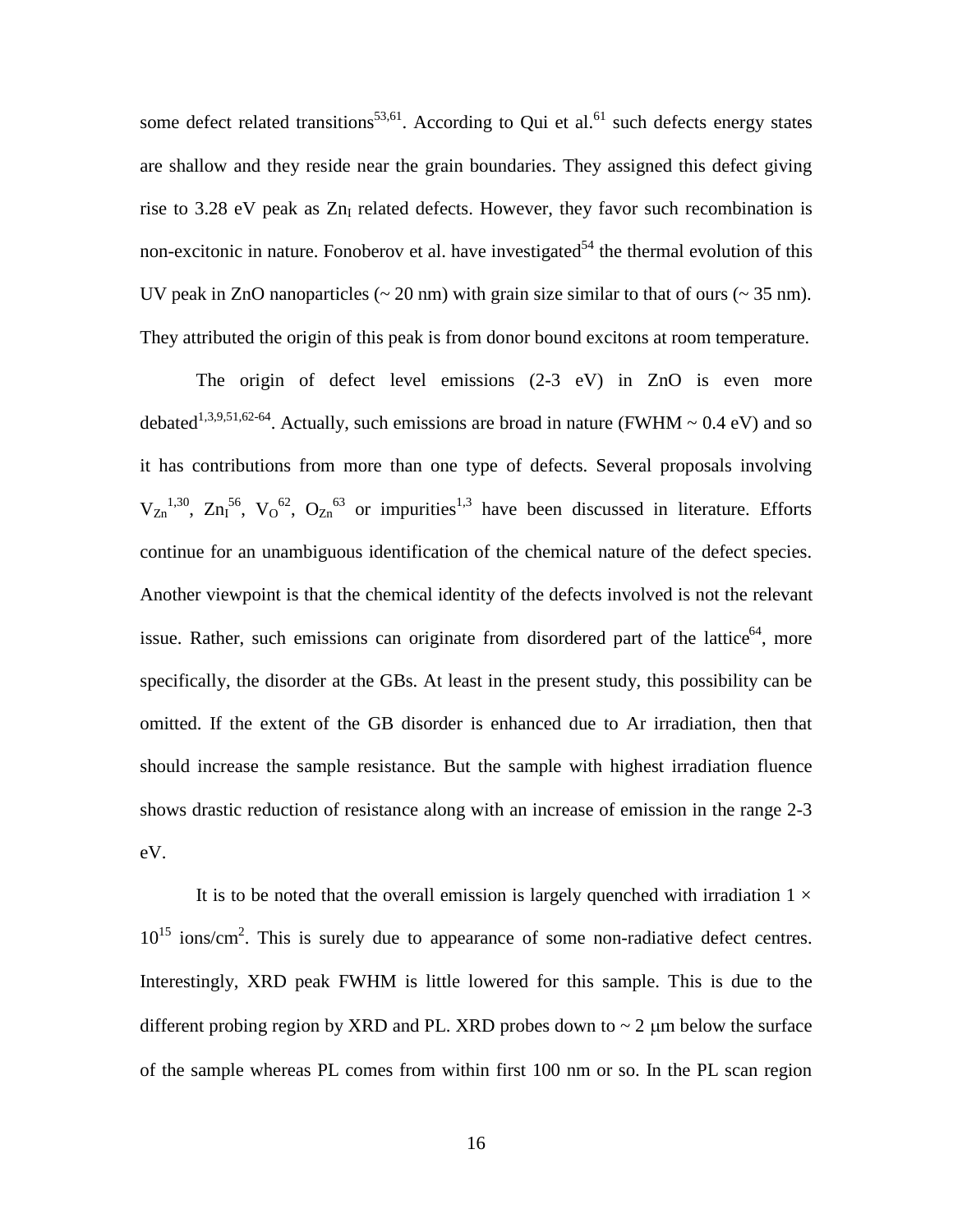ionization induced defect recovery is very high, particularly near the highly defective GBs (discussed earlier). Original GB related defect structure of the unirradiated sample has been heavily modified by irradiation. At the same time  $S_n$  induced knock out of the target atoms is also very low in this region. After dynamic recovery of the majority of irradiation induced defects, some defect complexes (or pairs) involving  $V_{Zn}$  as well as  $Zn_I$ will stabilize. The isolated  $V_{\text{O}}s$  are stable up to very high temperature. The role of  $O_{\text{I}}s$  in determining the electrical or optical properties in ZnO is not significant to the best of our knowledge. We feel that in this sample non-radiative recombination dominate and isolated  $V_{Zn}$  complexes act as such recombination centres<sup>23</sup>. This perception is further confirmed from the fact that the luminescence from ZnO single crystals is greatly reduced after mechanical polishing<sup>19</sup>. It is well known that mechanical polishing generates subsurface  $V_{Zn}$ s in  $ZnO^{32}$ .  $V_{Zn}$  also exist in the unirradiated sample near the GBs<sup>16</sup>. Most probably they exist forming a different complex during growth in thermodynamic equilibrium (or with the adsorbed species). With increase of irradiation fluence individual collision cascades start overlapping and a saturation<sup>24</sup> of defective state is reached. Also some new kind of defect generation is expected. The antisite (Zn or oxygen antisites) defects require large energy to be formed so their concentration is very low when the system is grown in thermodynamic equilibrium. But during ion irradiation with high fluence their formation is more probable<sup>1,4</sup>. Formation of antisites also lower the generation rate of Zinc and oxygen vacancies and helpful to reach defect saturation.  $O_{Zn}$  are acceptors and their optical transition is theoretically predicted<sup>63</sup> near 2.38 eV. Zinc antisites are donors but optical transition is not well known. In our opinion, major contribution of the defect level emissions at room temperature comes from  $O_{Zn}$ ,  $Zn<sub>I</sub>$  and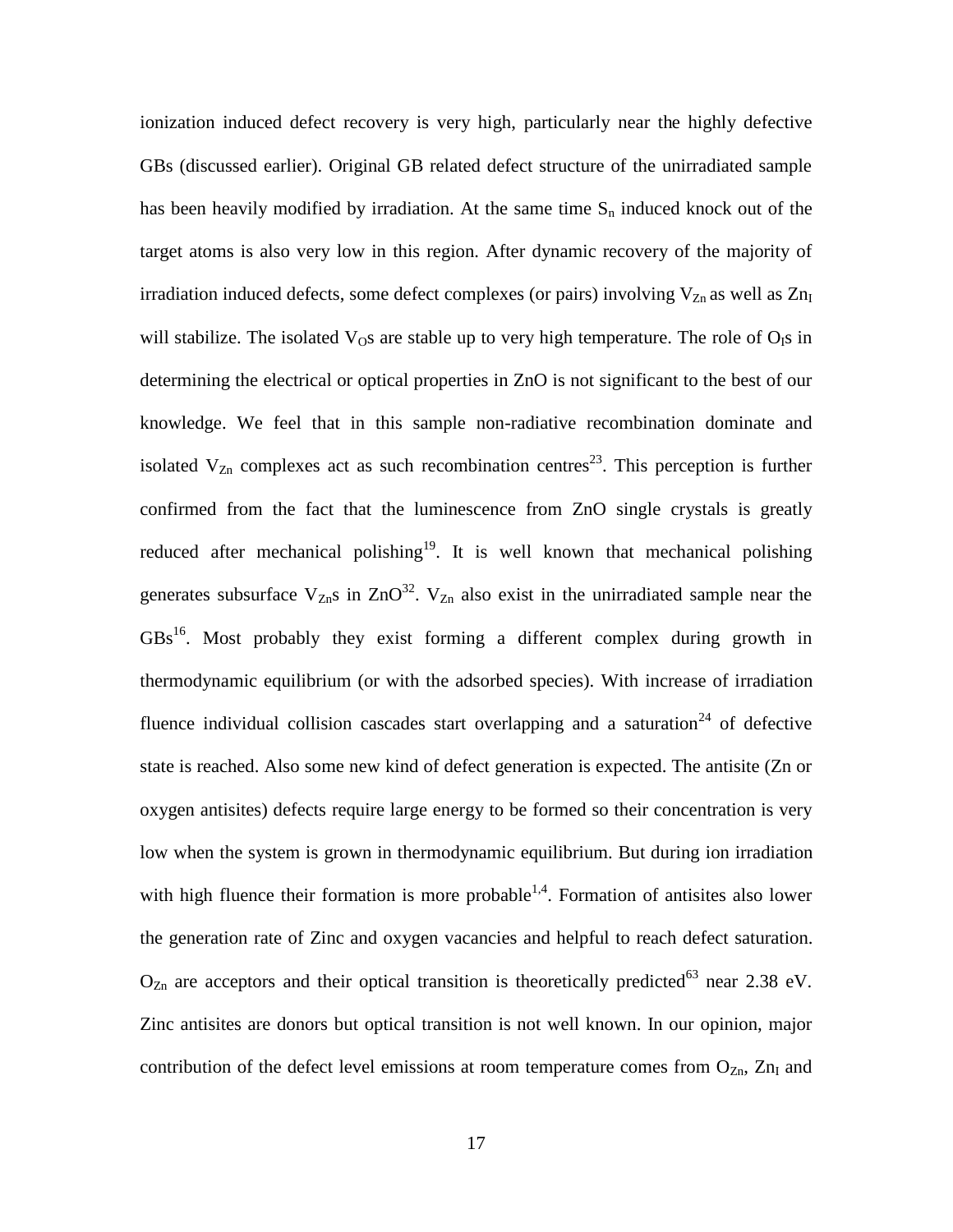V<sub>O</sub> related defects. In fact, presence of at least two types of defects contributing to defect level emissions has been observed in optically detected EPR expeminets $62,65$ . We have calculated the ratio of intensity at 2.43 eV and 3.27 eV and have been shown in the inset of figure 8. This ratio is thought to be an important parameter indicating the overall disorder character in the  $ZnO$  sample<sup>20</sup>. For the higher two fluences, the ratio shows a saturation behaviour. We have discussed possible origin of such saturation in the context of XRD and resistivity results. However, the interesting feature is that intensity of emissions at 2.43 eV and 3.27 eV both are increased due to higher two fluences. This observation is contrary to the report of Shalish et al.<sup>64</sup> where the UV peak is enhanced at the cost of defect related emissions. Rather, our result is close to what have been found<sup>66</sup> by Xiong et al. Both UV as well as defect related PL intensities have been found to increase with an average grain size within 25-75 nm. In our study, reorganization of defect structure by ion irradiation above certain fluence causes similar phenomenon in PL without significant change in grain size. So, competition of UV and defect level radiative decay cannot be a general rule in disordered ZnO. On the contrary, they may have common origin<sup>9</sup>. This can be felicitated from two possibilities. The UV peak in granular ZnO is defect related. The electron transition from the same defect to a deep level gives rise to sub band gap luminescence. The other possibility is that the UV peak is a real exciton transition. The restructuring of defects by ion irradiation causes increase of available carriers and the overall radiative decay, part of which is increasing defect level emissions. A temperature dependent PL investigation can only resolve problem in a definite manner.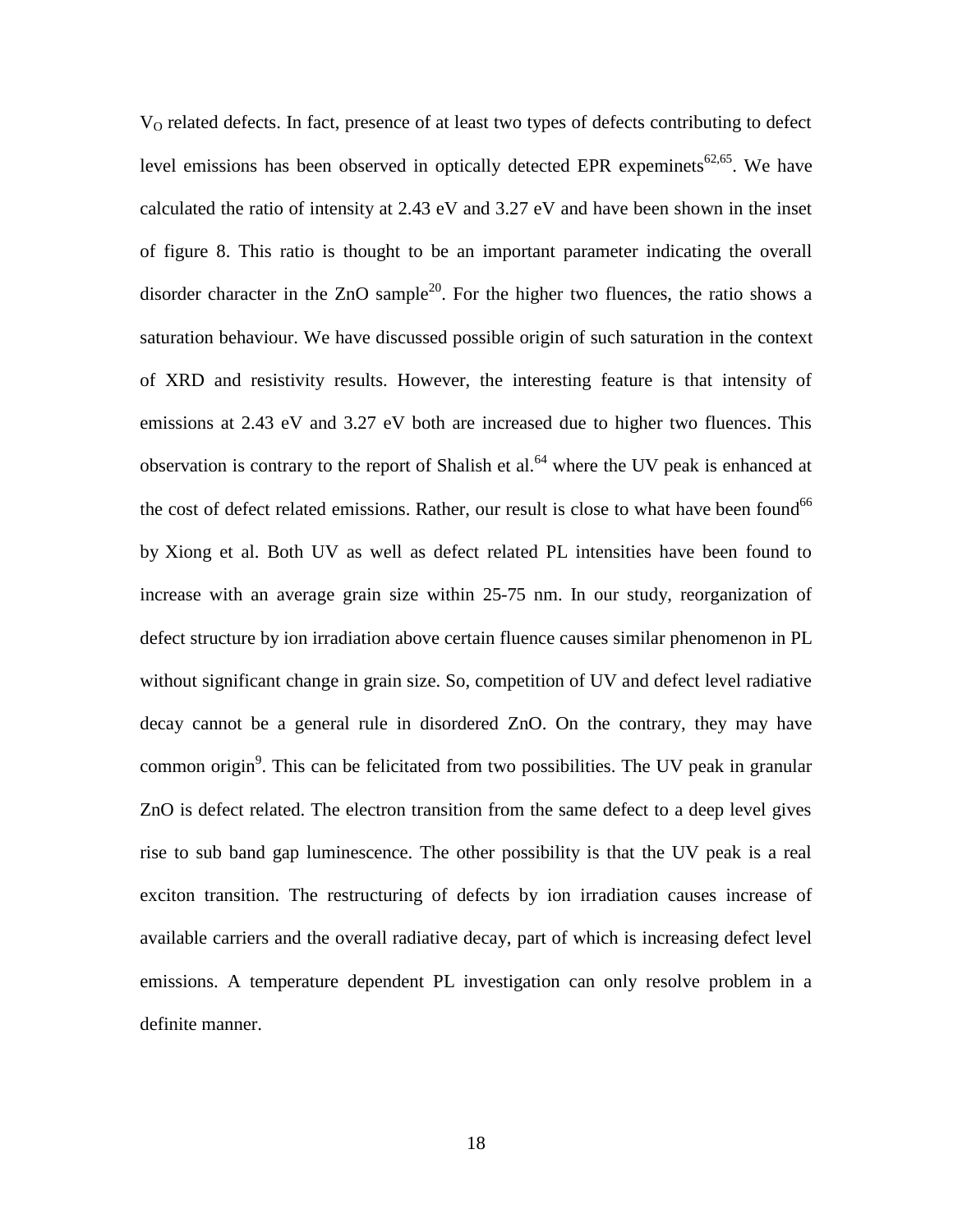In summary, in this study we have explored the huge possibility of low energy ion beam to create rich variety of defects in ZnO. Ar ion has been found to very much effective in producing  $V_0$  defects.  $V_0$ s are stable at room temperature and plays important role in stabilizing  $Zn<sub>l</sub>$ s. Change of colour and increase of conductivity is, most probably, initiated by the  $Zn_I-V_O$  defect pair. Both UV and defect level PL emissions have been found to increase due to high irradiation fluence. If  $V_{\Omega}$ s play a crucial role in inducing ferromagnetism $10,25$  in ZnO, then irradiation by Ar beam should be investigated with particular emphasis. Furthermore, temperature dependent PL, temperature and depth resolved positron annihilation spectroscopy and electron paramagnetic resonance studies on low energy ion irradiated samples would be beneficial to understand "Defects in ZnO", which, theoretically and technologically, is a present day need.

Financial assistance from DST-FIST, Government of India is gratefully acknowledged. One of the authors  $(SC<sup>a</sup>)$  is grateful to Government of West Bengal for providing financial assistance in form of University Research Fellowship. We would like to thank Dr. Prabir Kumar Mayti, Department of Chemical Technology, University of Calcutta for helping us in performing SEM measurements.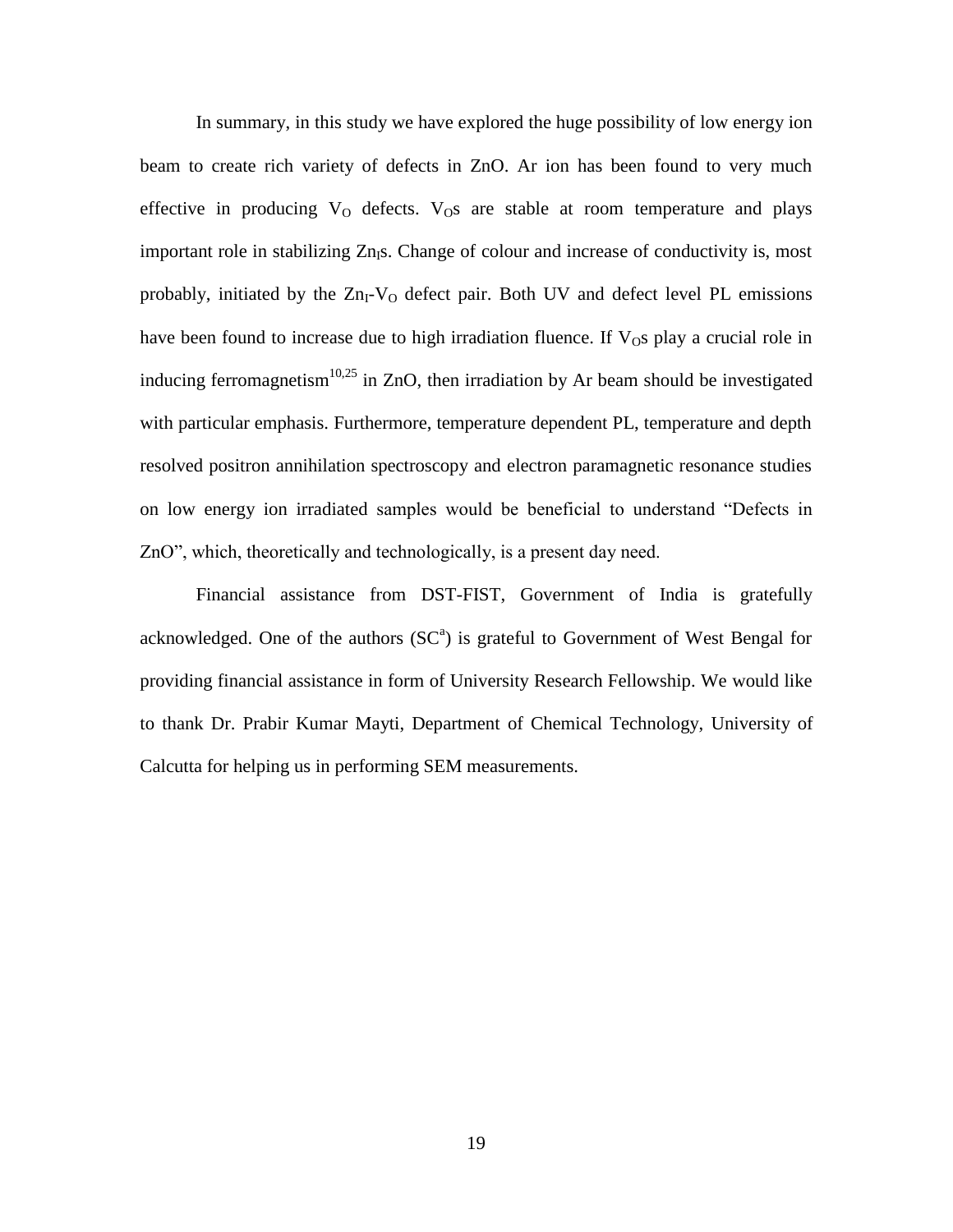- <sup>1</sup>A. Janotti, and C. G. Van de Walle, Phys. Rev. B **76**, 165202 (2007).
- 2 L. Schmidt-Mende, and J. L. MacManus-Driscoll, Mater. Today **10**, 40 (2007).
- <sup>3</sup>U. Özgür, Y. I. Alivov, C. Liu, A. Teke, M. A. Reshchikov, S. Doğan, V. Avrutin, S. J.
- Cho, and H. Morkoç, J. Appl. Phys. **98**, 041301 (2005).
- <sup>4</sup>D. C. Look, J. W. Hemsky, and J. R. Sizelove, Phys. Rev. Lett. **82**, 2552 (1999).
- <sup>5</sup> Y. –S. Kim, and C. H. Park, Phys. Rev. Lett. **102,** 086403 (2009).
- 6 S. Lany, and A. Zunger, Phys. Rev. Lett. **98**, 045501(2007).
- <sup>7</sup>S. Dutta, S. Chattopadhyay, A. Sarkar, M. Chakrabarti, D. Sanyal, and D. Jana, Prog. Mat. Sci. **54**, 89 (2009).
- <sup>8</sup>A. Tasukazaki, A. Ohtomo, T. Onuma, M. Ohtani, T. Makino, M. Sumiya, K. Ohtani, S. F. Chiichibu, S. Fuke, Y. Segawa, H. Ohno, H. Koinuma, and M. Kawasaki, Nat. Mat. **4**, 42 (2005).
- <sup>9</sup>H. D. Li, S. F. Yu, S. P. Lau, and E. S. P. Leong, Appl. Phys. Lett. **89**, 021110 (2006).
- <sup>10</sup>A. Sundaresan, R. Bhargavi, N. Rangarajan, U. Siddesh, and C. N. R. Rao, Phys. Rev. B **74**, 161306(R) (2006).
- <sup>11</sup>S. B. Zhang, S. –H. Wei, and A. Zunger, Phys. Rev. B **63**, 075205 (2001).
- $12$ J. J. Baumberg, A. V. Kavokin, S. Christopoulos, A. J. D. Grundy, R. Butté, Christmann, D. D. Solnyshkov, G. Malpuech, G. B. H. von Högersthal, E. Feltin, J. –F. Carlin, and Grandjean, Phys. Rev. Lett. **101**, 136409 (2008).
- <sup>13</sup>T. Dietl, H. Ohno, F. Matsukura, J. Cibert, and D. Ferrand, Science **287**, 1019 (2000). <sup>14</sup>S. Dutta, M. Chakrabarti, S. Chattopadhyay, D. Jana, D. Sanyal, and A. Sarkar, J. Appl. Phys. **98**, 053513 (2005).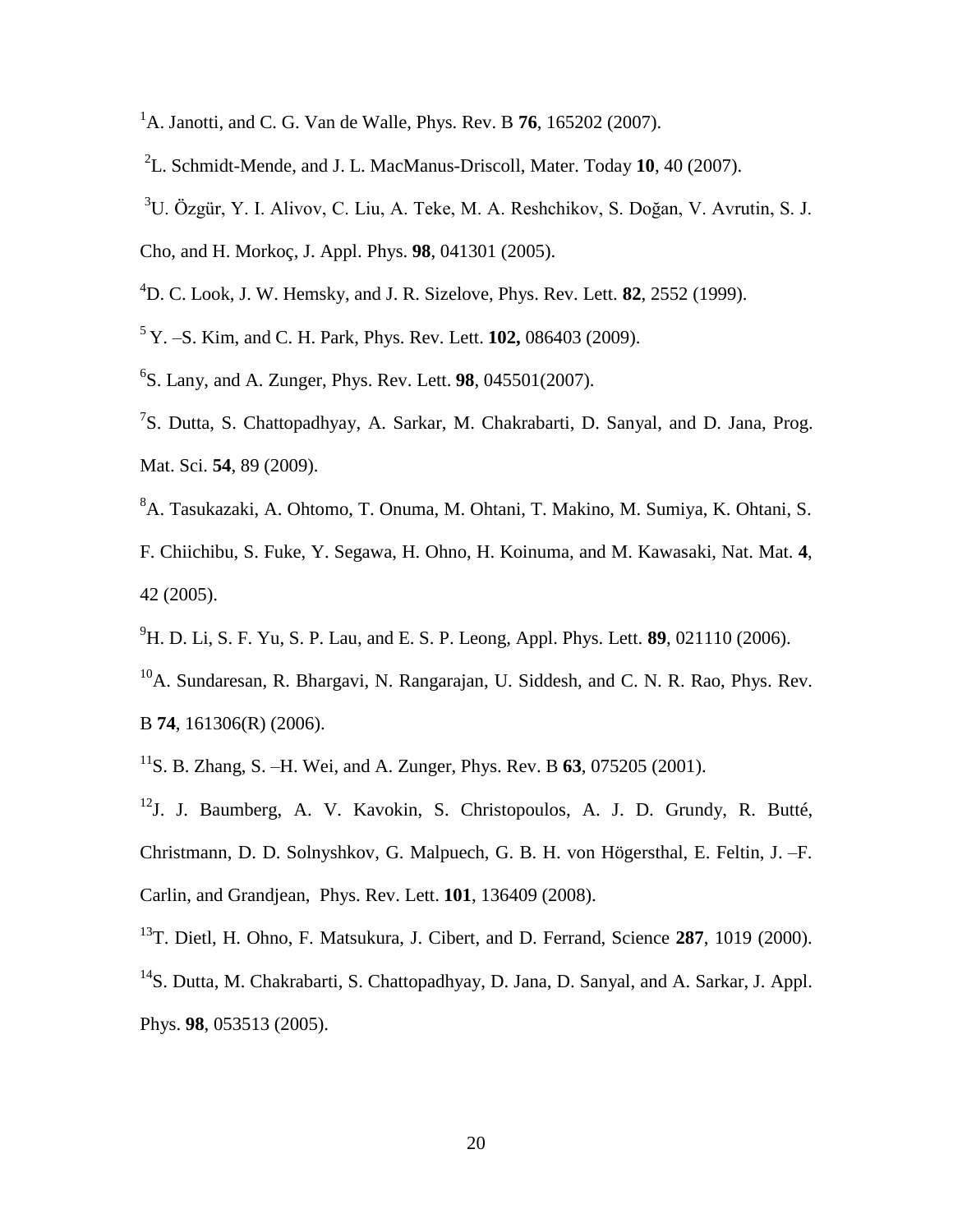<sup>15</sup>S. Chattopadhyay, S. Dutta, A. Banerjee, D. Jana, S. Bandyopadhyay, S. Chattopadhyay, and A. Sarkar, Physica B **404**, 59 (2009).

<sup>16</sup>S. Dutta, S. Chattopadhyay, D. Jana, A. Banerjee, S. Manik, S. K. Pradhan, M. Sutradhar, and A. Sarkar, J. Appl. Phys. **100**, 114328 (2006).

- $17$ S. O. Kucheyev, J. S. Williams, C. Jagadish, C. Evans, A. J. Nelson, and A. V. Hamza, Phys. Rev. B **67**, 094115 (2003).
- <sup>18</sup>R. S. Averback, and M. Ghaly, Nuc. Inst. Meth. Phys. Res. B **127**, 1 (1997).
- <sup>19</sup>M. Suscavage, M. Harris, D. Bliss, P. Yip, S. -Q. Wang, D. Schwall, L. Bouthillette, J.
- Bailey, M. Callahan, D. C. Look, D. C. Reynolds, R. L. Jones, and C. W. Litton, MRS Internet J. Nitride Semicond. Res. **4S1**, G3.40 (1999)
- <sup>20</sup>L. L. Yang, Q. X. Zhao, M. Willander, J. H. Yang, and I. Ivanov, J. Appl. Phys. **105**, 053503 (2009).
- $^{21}$ K. Ip, M. E. Overberg, Y. W. Heo, D. P. Norton, S. J. Pearton, C. E. Stutz, B. Luo, F.

Ren, D. C. Look, and J. M. Zavada, Appl. Phys. Lett. **82**, 385 (2003).

- $22$ M.S. Ramanachalam, A. Rohatgi, W.B. Carter, J.P. Schaffer, and T.K. Gupta, J. Elect. Mat. **24**, 413 (1995).
- <sup>23</sup>D. Takamizu, Y. Nishimoto, S. Akasaka, H. Yuji, K. Tamura, K. Nakahara, T. Onuma, T. Tanabe, H. Takasu, M. Kawasaki, and S. F. Chichibu, J. Appl. Phys. **103**, 063502 (2008).
- $^{24}$ E. Wendler, O. Bilani, K. Gärtner, W. Wesch, M. Hayes, F. D. Auret, K. Lorenz, and E. Alves, Nuc. Inst. Meth. Phys. Res. B **267**, 2708 (2009).
- $^{25}R$ . P. Borges, R. C. da Silva, S. Magalhães, M. M. Cruz, and M. Godinho, J. Phys.: Condens Matter **19**, 476207 (2007).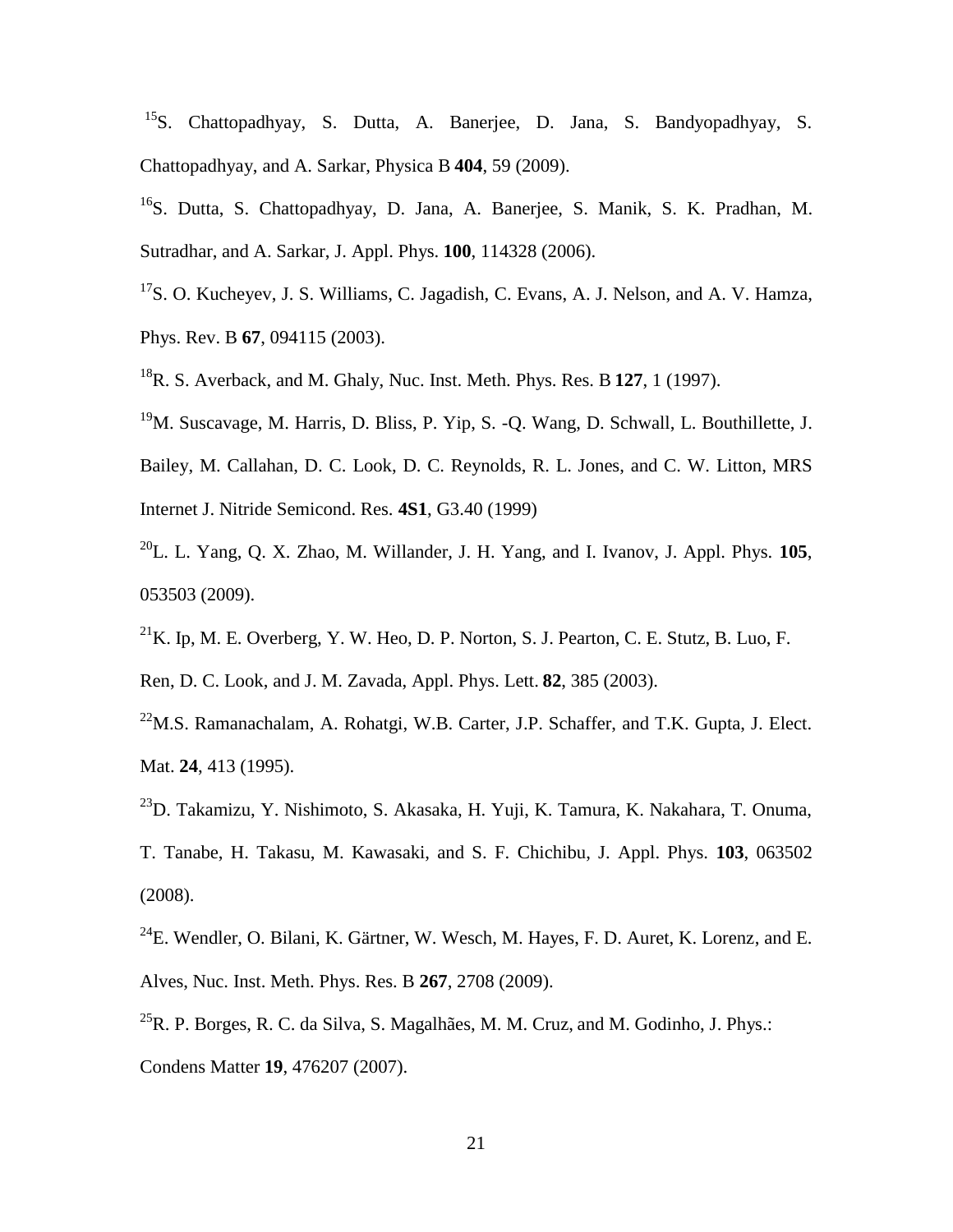- $^{26}R$ . Krishna, V. Baranwal, Y.S. Katharria, D. Kabiraj, A. Tripathi, F. Singh, S.A. Khan, A.C. Pandey, D. Kanjilal, Inst. Meth. Phys. Res. **244**, 78 (2006).
- <sup>27</sup>J.F. Ziegler, J.P. Biersack, U. Littmerk, Stopping Power and Ranges of Ion in Matter, Pergamon Press, New York, 1985.
- <sup>28</sup>G. Szenes, Phys. Rev. B **51**, 8026 (1995).
- <sup>29</sup> C. Coskun, D. C. Look, G. C. Farlow, and J. R. Sizelove, Semicond. Sci. Technol. **19**, 752 (2004).
- <sup>30</sup>F. Tuomisto, K. Saarinen, D. C. Look, and G. C. Farlow, Phys. Rev. B **72**, 085206 (2005).
- <sup>31</sup>W. E. Vehse, W. A. Sibley, F. J. Keller, and Y. Chen, Phys. Rev. **167**, 828 (1968).
- <sup>32</sup>F. A. Selim, M. H. Weber, D. Solodovnikov, and K. G. Lynn, Phys. Rev. Lett. **99**, 085502 (2007).
- $33L$ . E. Halliburton, N. C. Giles, N. Y. Garces, b Ming Luo, C. Xu, L. Bai, and L. A. Boatner, App. Phys. Lett. **87**, 172108 (2005).
- <sup>34</sup> M. Mikamia, T. Etoa, J. F. Wanga, Y. Masab, and M. Isshikia, J. Crys. Grow. **276**, 389 (2008).
- <sup>35</sup>S. Brunner, W. Puff, P. Mascher, and A.G. Balogh, Mat. Res. Soc. Symp. Proc. **540**, 207 (1999).
- <sup>36</sup>S. Dutta, S. Chattopadhyay, M. Sutradhar, A. Sarkar, M. Chakrabarti, D. Sanyal, and D. Jana, J. Phys.: Condens. Matter **19,** 236218 (2007).
- <sup>37</sup>E. H. Khan, S. C. Langford, J. T. Dickinson, L. A. Boatner, and W. P. Hess, Langmuir **25**, 1930 (2009).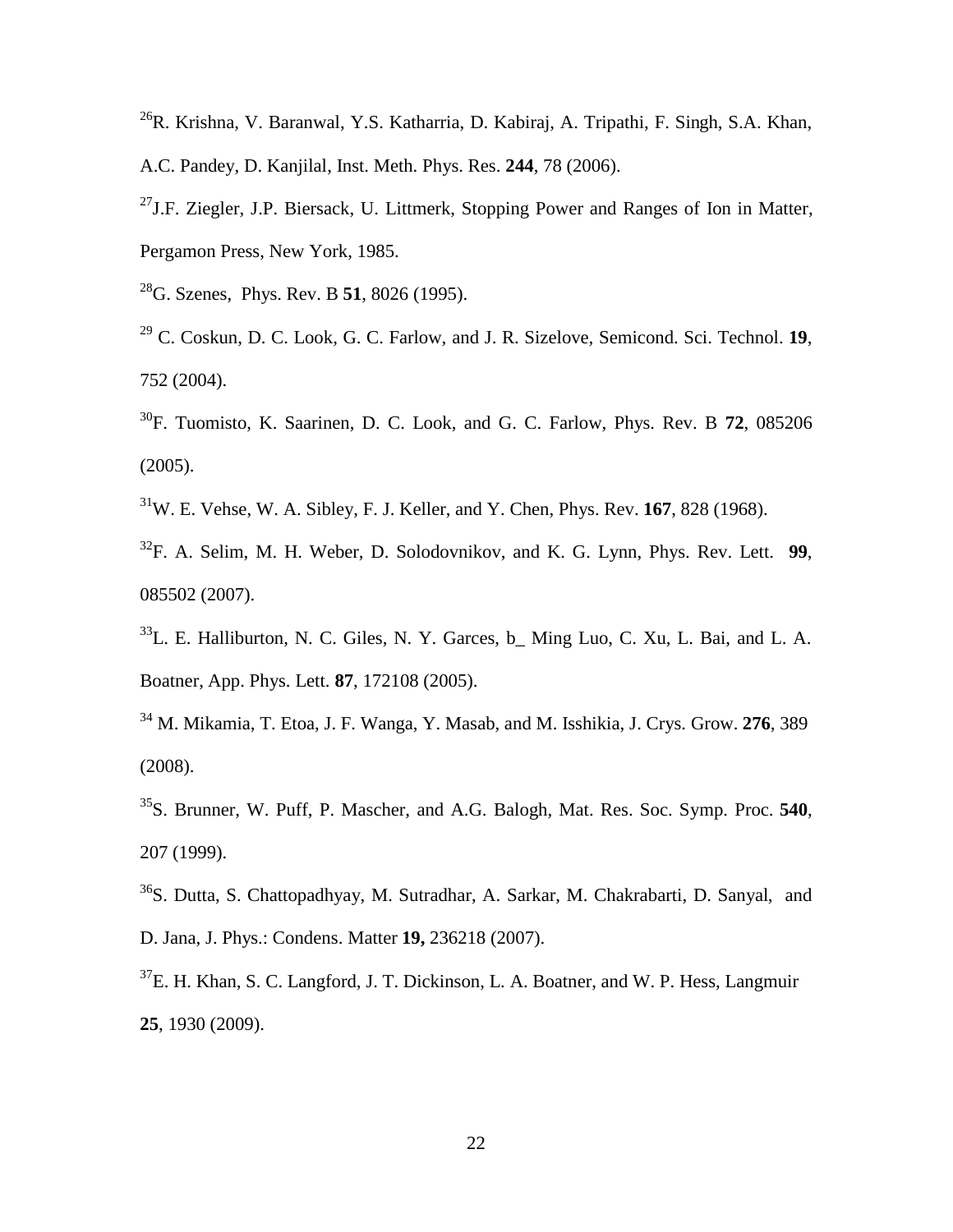<sup>38</sup>N. Matsunami, M. Itoh, Y. Takai, M. Tazawa, and M. Sataka, Nuc. Inst. Meth. Phys. Res. **206**, 282 (2006).

<sup>39</sup>Z. Q. Chen, A. Kawasuso, Y. Xu, H. Naramoto, X. L. Yuan, T. Sekiguchi, R. Suzuki and T. Ohdaira, J. Appl. Phys. **97**, 013528 (2005).

 $^{40}$ M. Tardío, R. Ramírez, R. González, Y. Chen, and E. Alves, Nuc. Inst. Meth. Phys. Res. B **191**, 191 (2002).

<sup>41</sup>K. P. Vijayakumar, P. M. R. Kumar, C. S. Kartha, K. C. Wilson, F. Singh, K. G. M. Nair, Y. Kashiwaba, Phys. Stat. Sol (a) **203**, 860 (2006).

<sup>42</sup>A. Torres, J. Jimmenez, P Gomez, and J. Piqueras, Mat. Res. Soc. Symp. Proc. **373,** 431 (1995).

<sup>43</sup>H. Zang, Z.G. Wang, X.P. Peng, Y. Song, C.B. Liu, K.F. Wei, C.H. Zhang, C.F. Yao,

Y.Z. Ma, L.H. Zhou, Y.B. Sheng, and J. Gou, Nuc. Inst. Meth. Phys. Res. B **266**, 2863 (2008).

<sup>44</sup>D. C. Agarwal, F. Singh, D. Kabiraj, S. Sen, P. K. Kulariya, I. Sulania, S. Nozaki, R. S. Chauhan, and D. K. Avasthi, J. Phys.: Condens. Matter **41,** 045305 (2008).

<sup>45</sup>Z. Q. Chen, M. Maekawa, A. Kawasuso, S. Sakai, H. Naramoto, Physica B **376-377**, 722 (2006).

<sup>46</sup>N.J. Ianno, L. McConville, N. Shaikh, S. Pittal, and P.G. Snyder, Thin Solid Films **220**, 92 (1992).

<sup>47</sup>H. Kim, A. Piqué, J.S. Horwitz, H. Murata, Z.H. Kafafi, C.M. Gilmore, D.B. Chrisey, Thin Solid Films **377-378**, 798 (2000).

<sup>48</sup>Private communication with D. Sanyal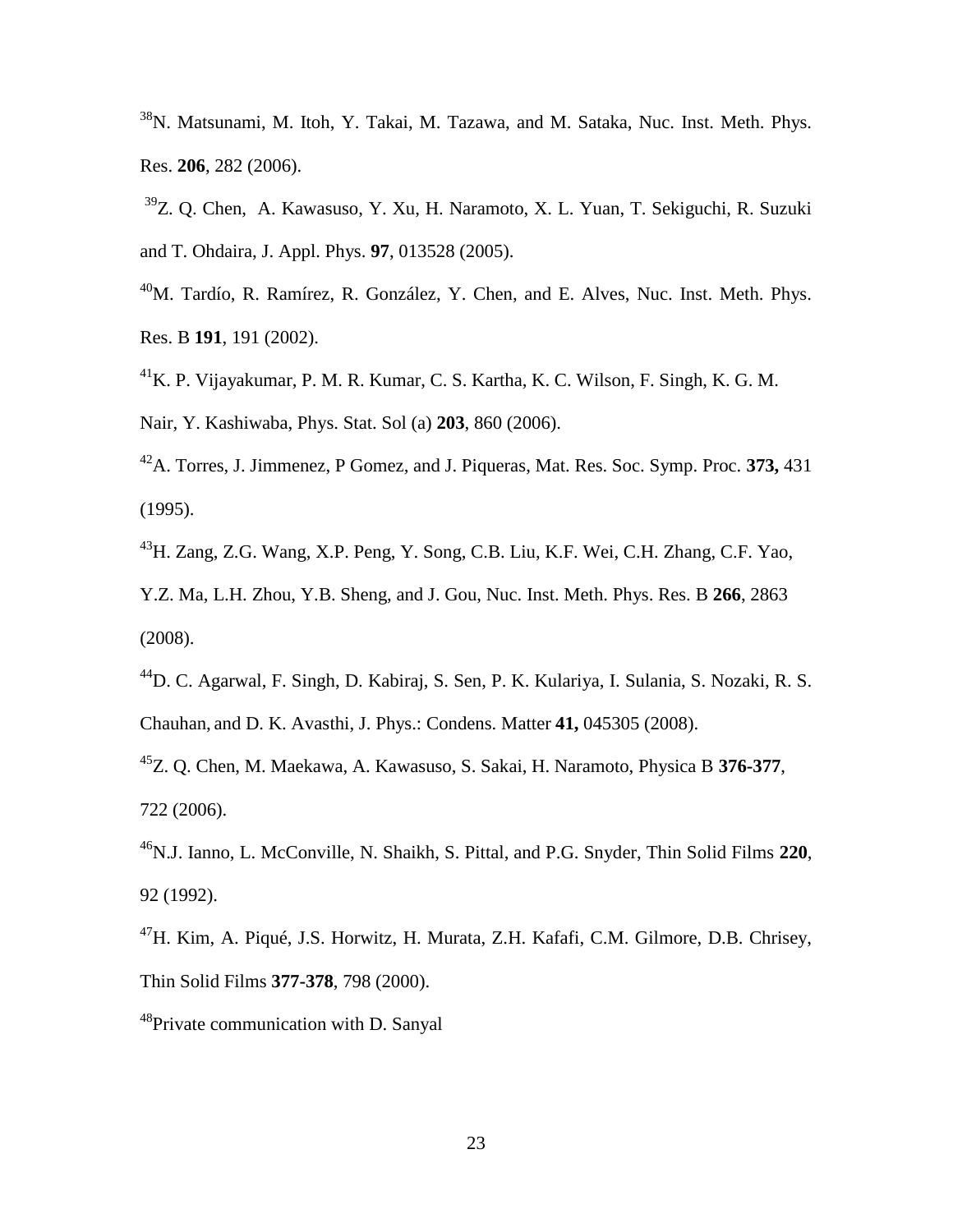- J. Lee, J.-H. Hwang, J.J. Mashek, T.O. Mason, A.E. Miller, and R.W. Siegel, J. Mater. Res. **10**, 2295 (1995).
- S. Sakamoto, T. Oshio, A. Ashida, T. Yoshimura, and N. Fujimura, Appl. Surf. Sci. , 6248 (2008).
- <sup>51</sup>K. Vanheusden, C. H. Seager, W. L. Warren, D. R. Tallant, and J. A. Voigt, Appl. Phys. Lett. **68**, 403 (1996).
- Y. M. Oh, K. M. Lee, K. H. Park, Y. Kim, Y. H. Ahn, J.  $-Y$ . Park, and S. Lee, Nano Lett. **7**, 3681 (2007).
- S. Mandal, K. Sambasivarao, A. Dhar, and S. K. Ray, J. Appl. Phys. **106**, 024103 (2009).
- V. A. Fonoberov, K. A. Alim, and A. A. Balandin, Phys. Rev. B **73**, 165317 (2006).
- S. V. Bhat, S.R.C. Vivekchand, A. Govindaraj, C.N.R. Rao, Solid State comm. **149**, 510 (2009).
- B. Cao, W. Cai, and H. Zeng, Appl. Phys. Lett. **88**, 161101 (2006).
- S.-H. Jeong, B.-S. Kim, and B.-T. Lee, Appl. Phys. Lett. **82**, 2625 (2003).
- R. Radoi, P. Fernández, J. Piqueras, M. S. Wiggins, and J. Solis, Nanotechnology **14**, 794 (2003).
- D. Millers, L. Grigorjeva,W. Lojkowski, and T. Strachowski, Radiation Measurements , 589 (2004).
- H. C. Ong, A. S. K. Li, and G. T. Du, Appl. Phys. Lett. **78**, 2667 (2001).
- X. X.-Qiu, T. Ke, S. Y.-Yuan, Z. Sheng, Z. W.-Ying, F. Z.-Xi, Chin. Phys. Lett. **25**, 3783 (2008).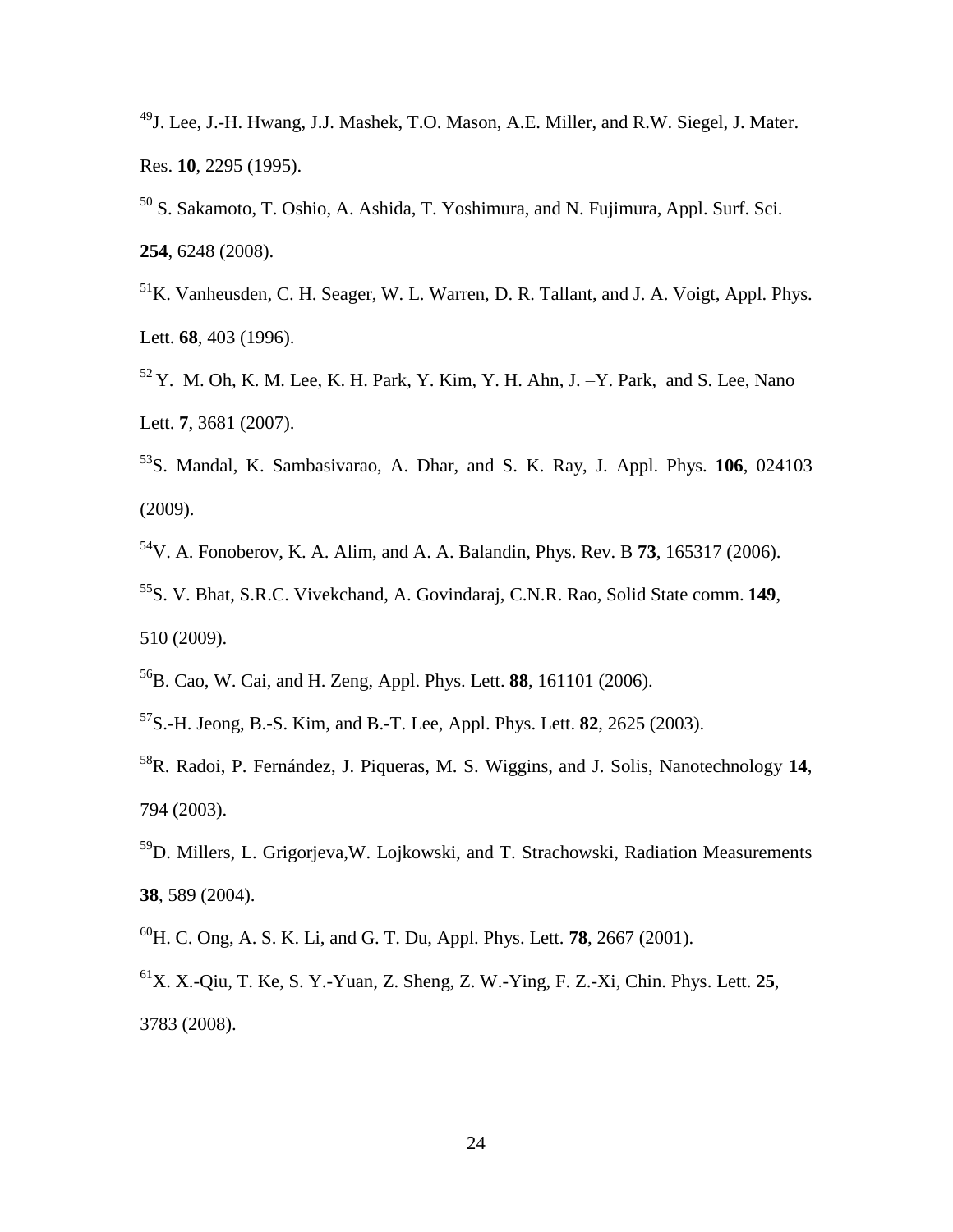- ${}^{62}$ F.H. Leiter, H. R. Alves, A. Hofstaetter, D. M. Hofmann, and B. K. Meyer, Phys. Status Solidi B **226**, R4 (2001).
- B. Lin, Z. Fu, and Y. Jia, Appl. Phys. Lett. **79**, 943 (2001).
- I. Shalish, H. Temkin, and V. Narayanamurti, Phys. Rev. B **69**, 245401 (2004).
- L. S. Vlasenko, and G. D. Watkins, Phys. Rev. B **71**, 125210 (2005).
- G. Xiong, U. Pal, and J. G. Serrano, J. Appl. Phys. **101**, 024317 (2007).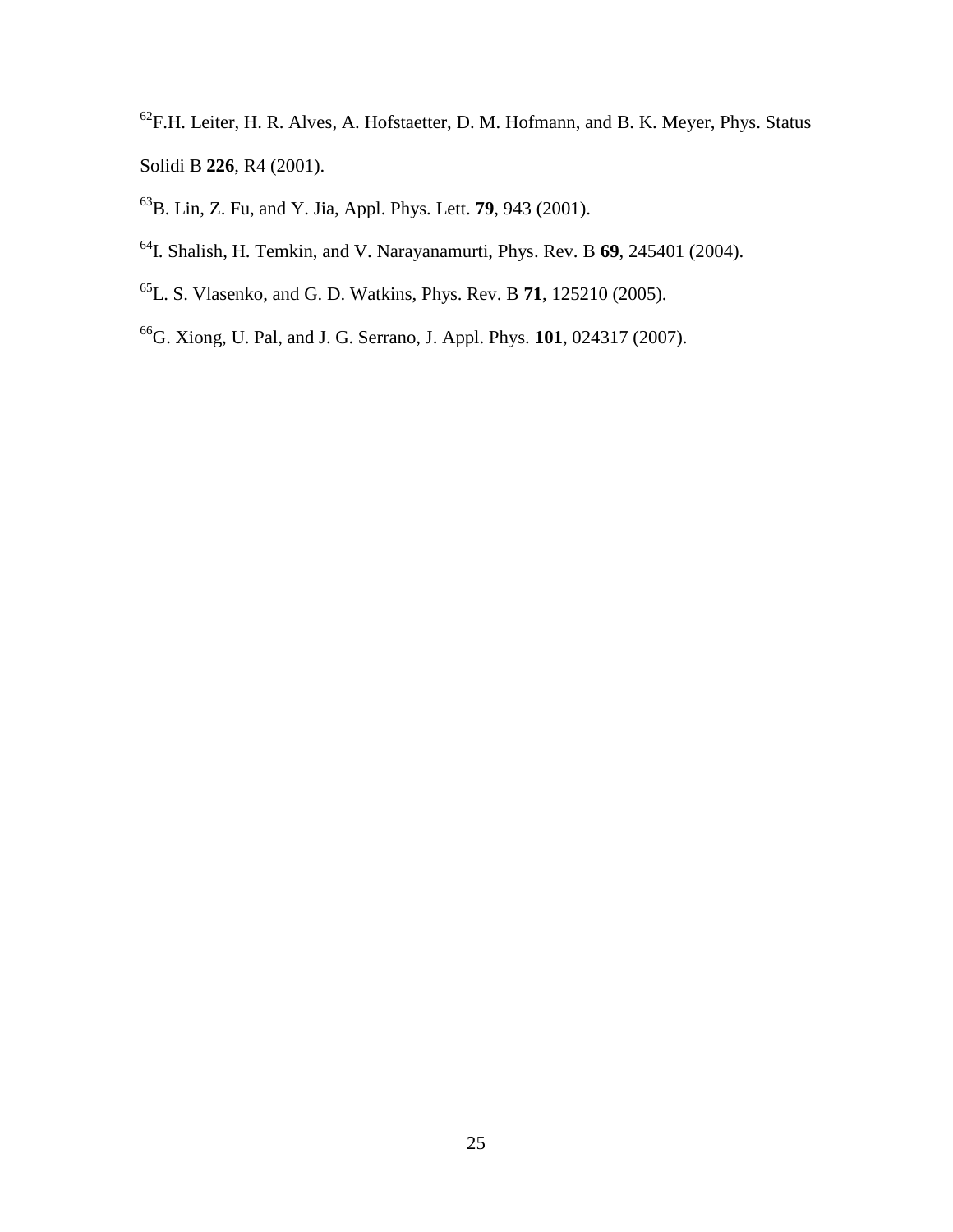## **Figure Captions:**

FIG. 1. Electronic and Nuclear Energy Losses with penetration Depth of 1.2 MeV  $Ar^{8}$ ions in ZnO as calculated from SRIM code.

FIG. 2. Variation of Ionization, Oxygen Vacancy and Zinc Vacancy with ion range as calculated from SRIM code.

FIG. 3. Colour of (a) unirradiated and irradiated with 1.2 MeV  $Ar^{8}$  ions of fluence (b) 1  $\times 10^{15}$ , (c)  $5 \times 10^{15}$  and (d)  $5 \times 10^{16}$  ions/cm<sup>2</sup> ZnO samples.

FIG. 4. SEM pictures of (a) unirradiated and (b) irradiated with 1.2 MeV  $Ar^{8}$  ions of  $5\times$  $10^{16}$  ions/cm<sup>2</sup> ZnO samples.

FIG. 5. XRD spectra of (a) unirradiated and irradiated with 1.2 MeV  $Ar^{+8}$  ions of fluence (b)  $1 \times 10^{15}$ , (c)  $5 \times 10^{15}$  and (d)  $5 \times 10^{16}$  ions/cm<sup>2</sup> ZnO samples.

FIG. 6. Enlarged view of the (101) peak region of the ZnO XRD spectra in the range of 20 from 36 $\degree$  to 37.5 $\degree$ . Inset: Similar view of the (002) peak of the ZnO XRD spectra in the range of  $2\theta$  from  $34.4^\circ$  to  $35.5^\circ$ .

FIG. 7. Variation of FWHM of (101) peak (black square), Ratio of intensity (101) to (002) peak (blue down triangle), and (101) Peak Position (red circle) with Irradiation Fluence.

FIG. 8. PL Spectra of (a) unirradiated and irradiated with 1.2 MeV  $Ar^{8}$  ions of fluence (b)  $1 \times 10^{15}$ , (c)  $5 \times 10^{15}$  and (d)  $5 \times 10^{16}$  ions/cm<sup>2</sup> ZnO samples. Inset: Variation of PL intensity ratio of peak at 3.27 eV to peak at 2.43 eV with irradiation fluence.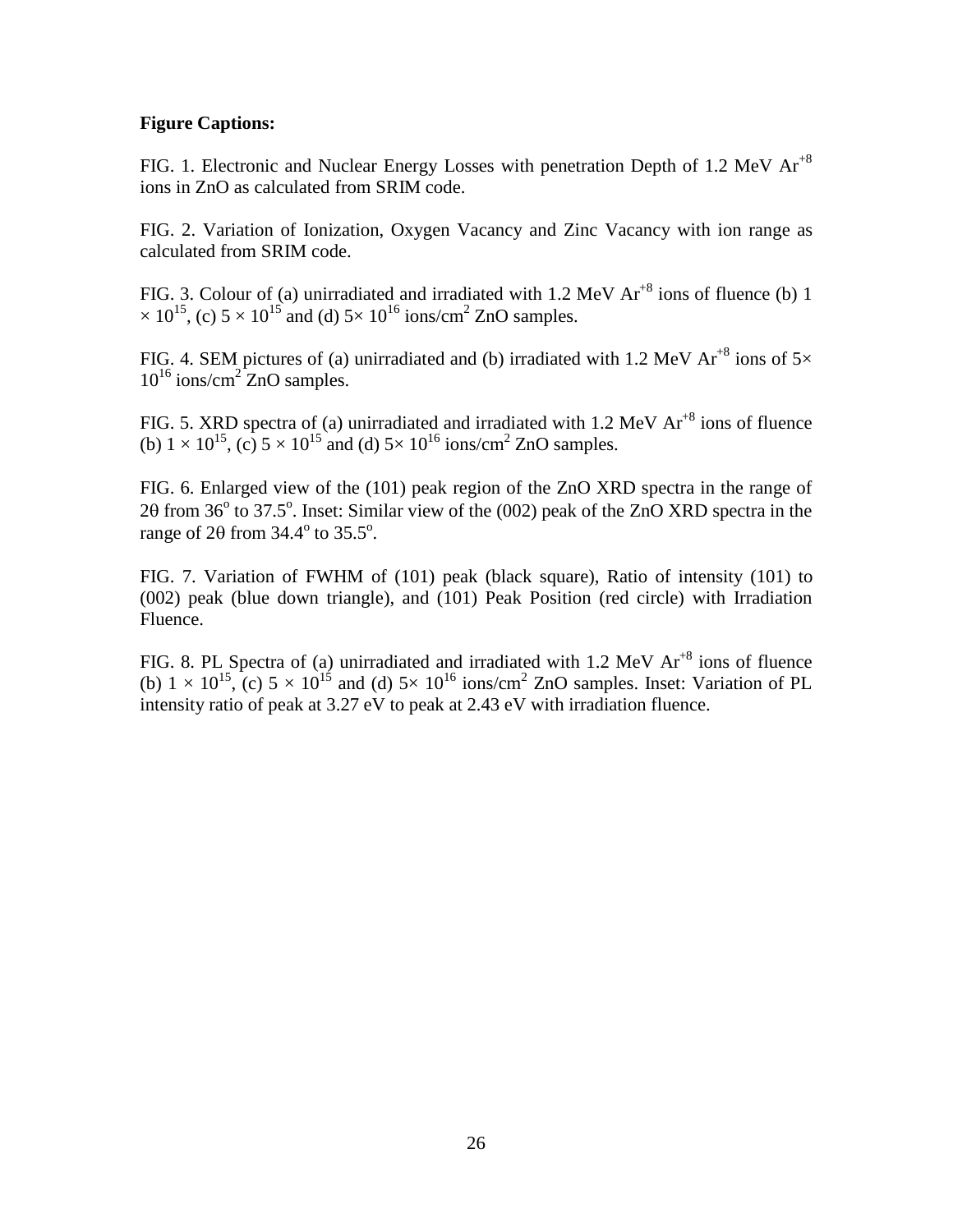

**FIG. 1.**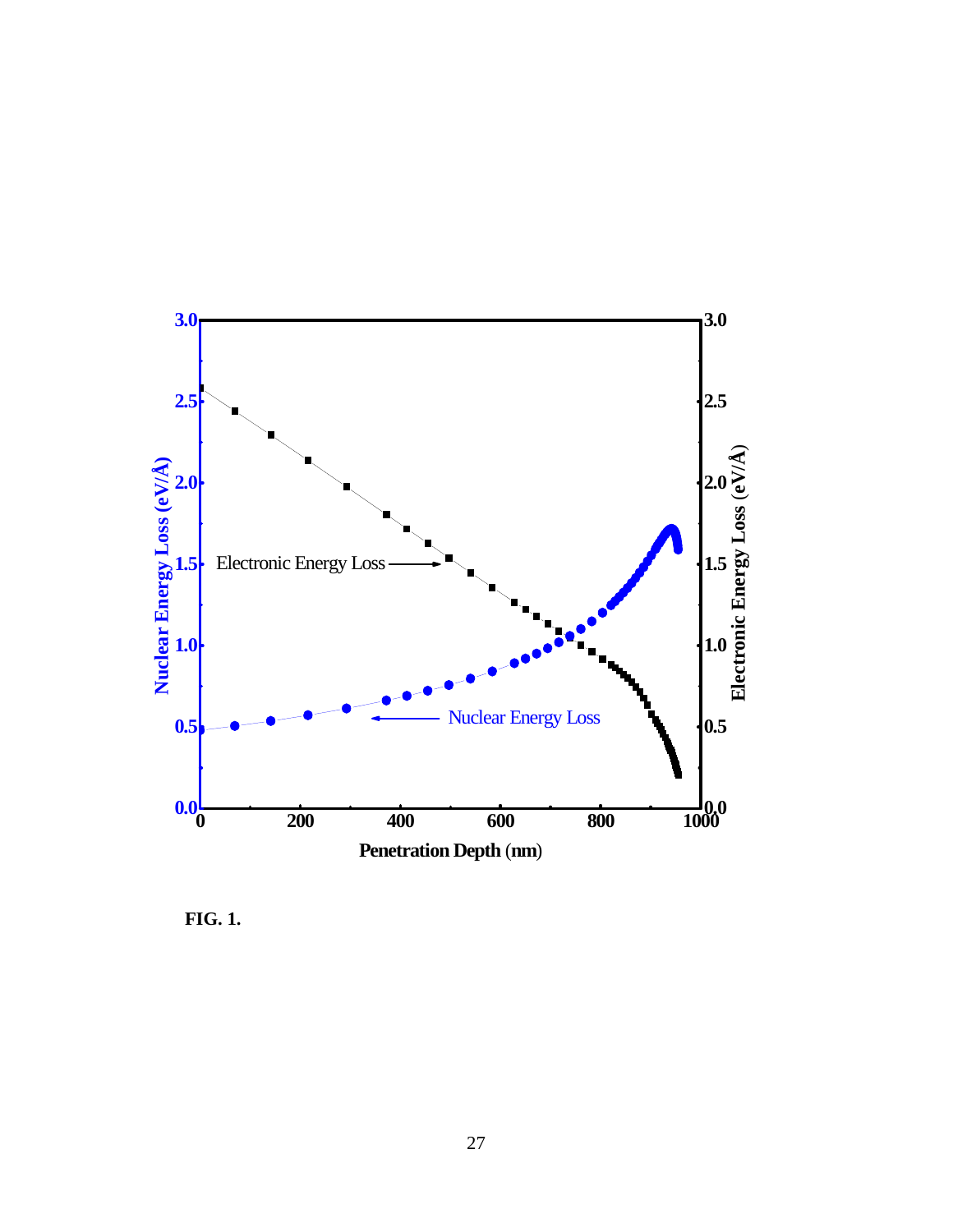

**FIG. 2.**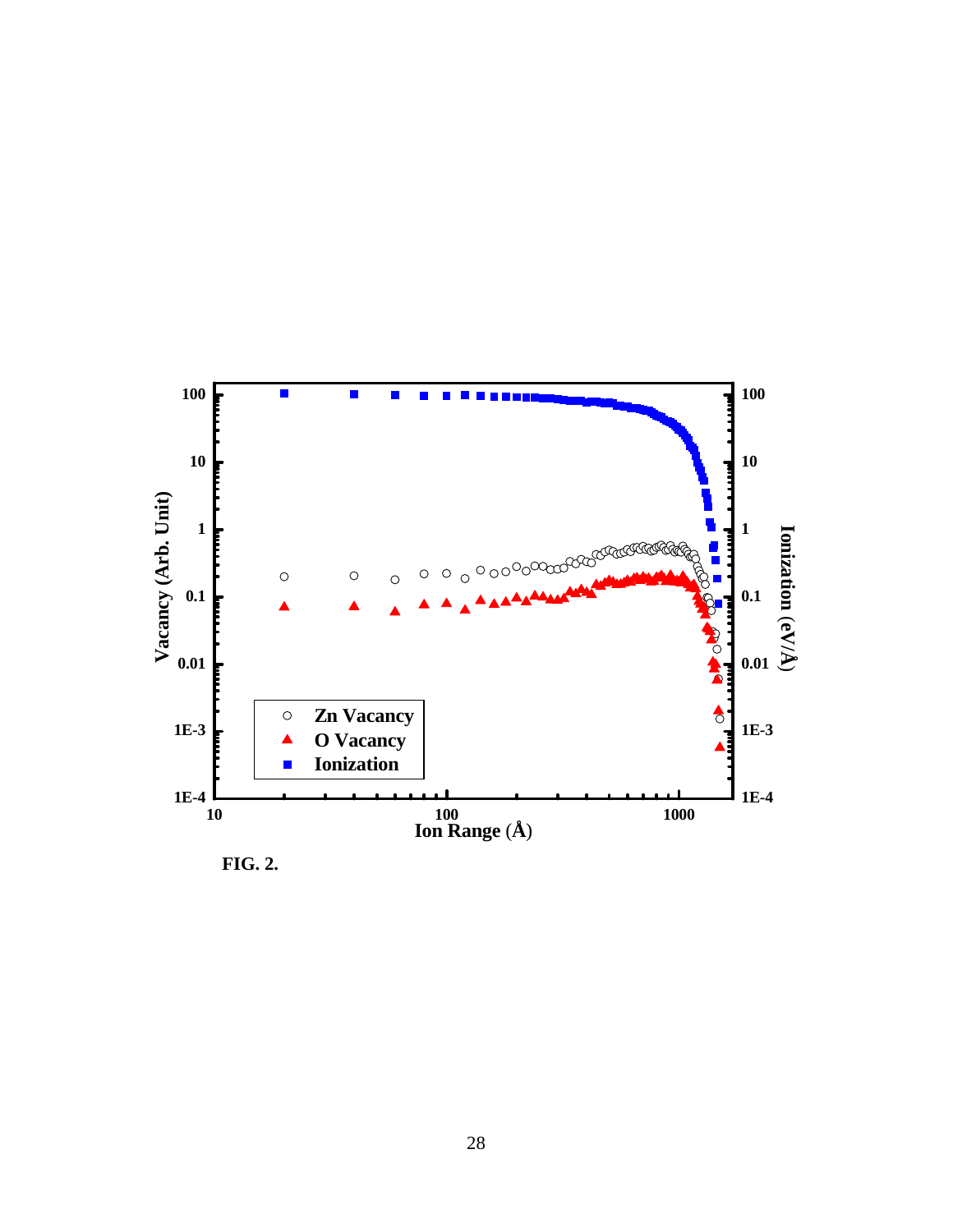

**FIG. 3.**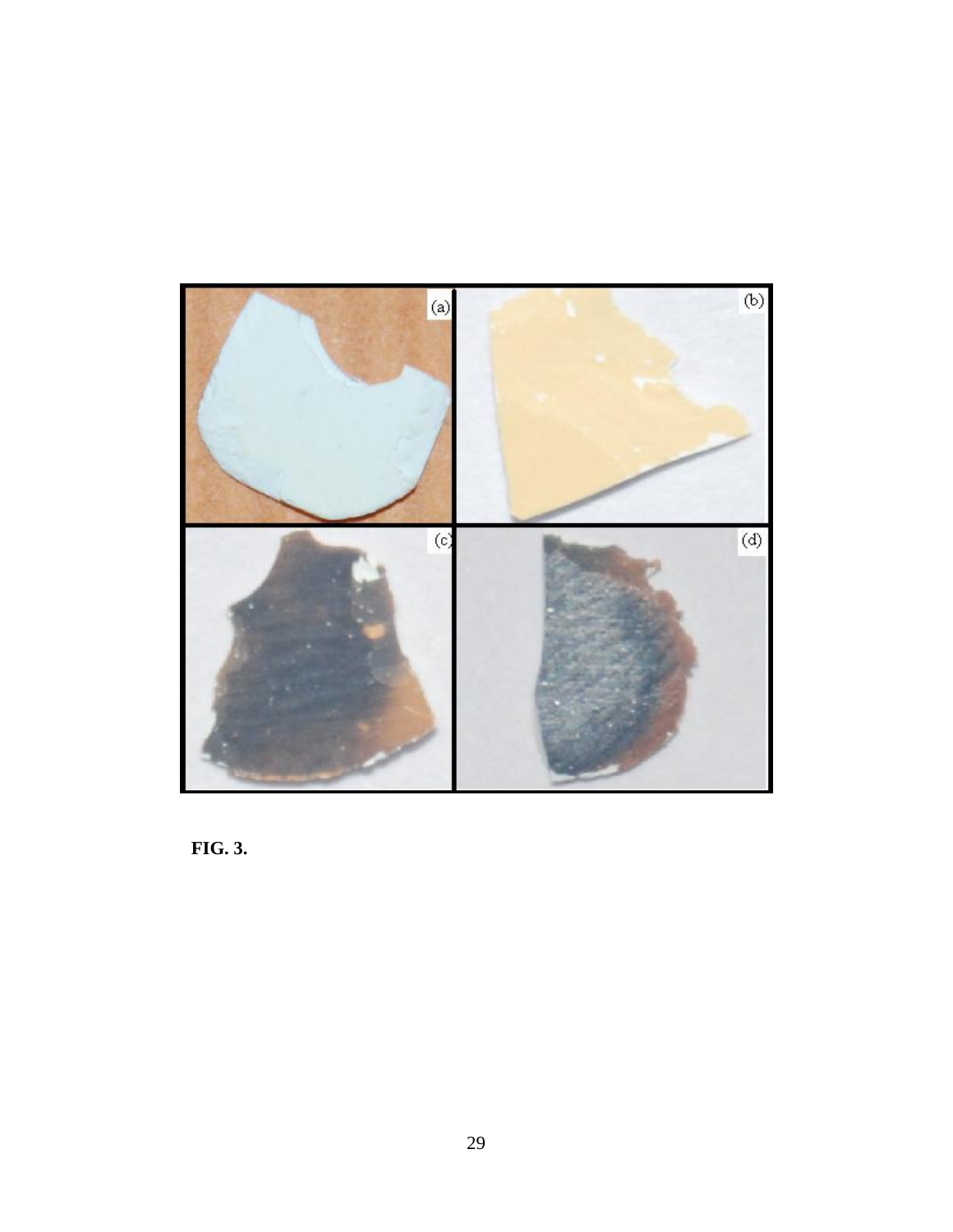

**FIG. 4.**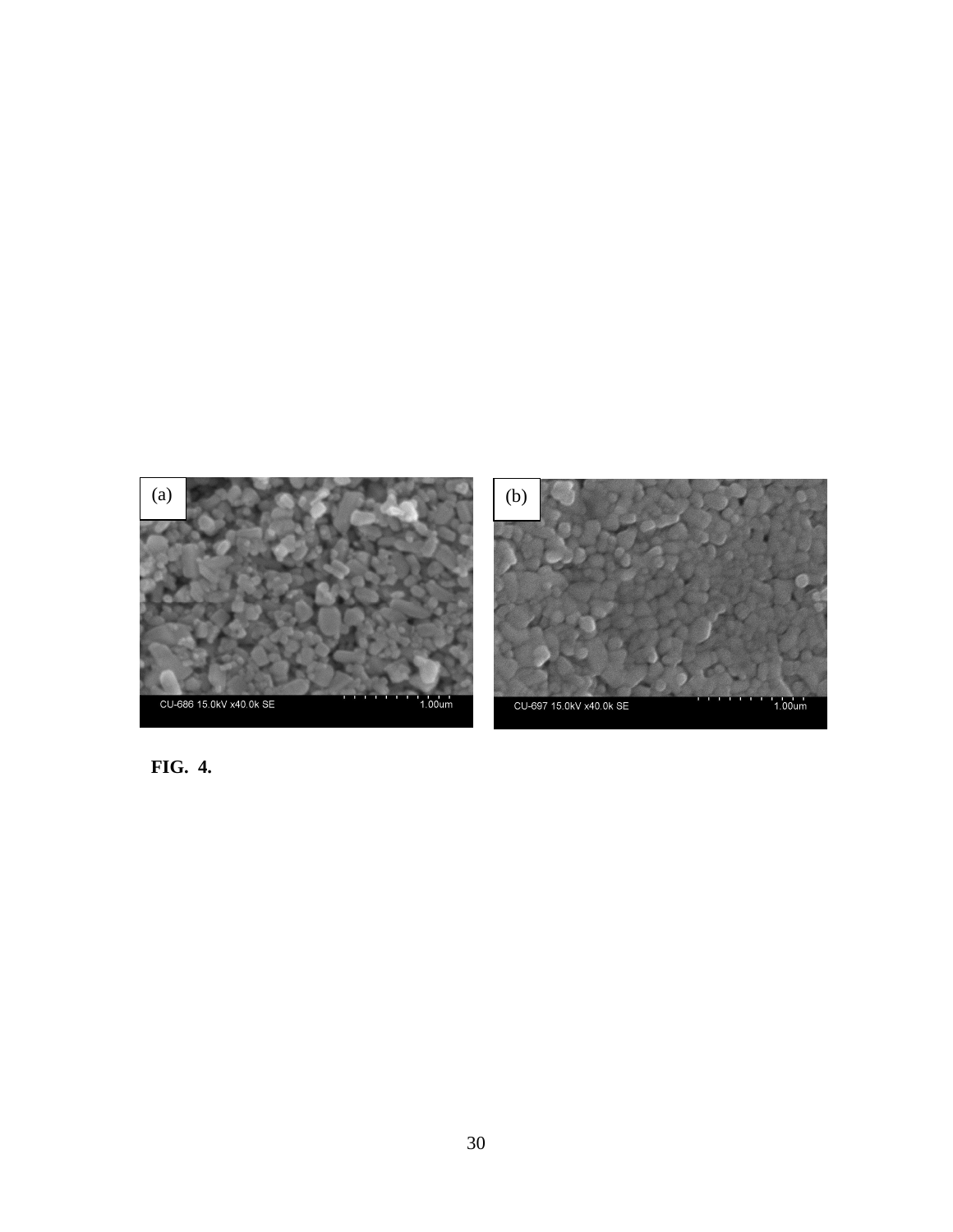

**FIG. 5.**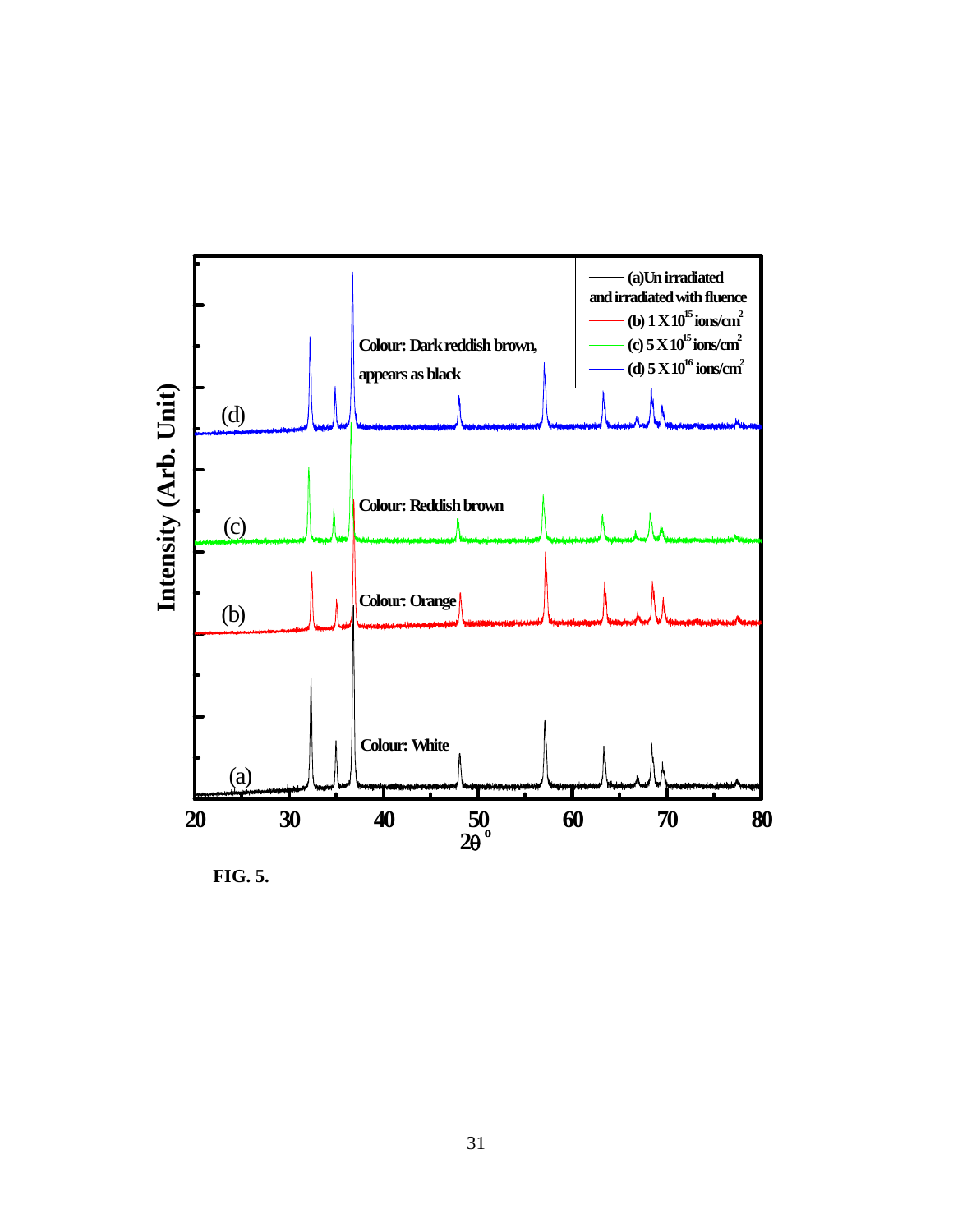

**FIG. 6.**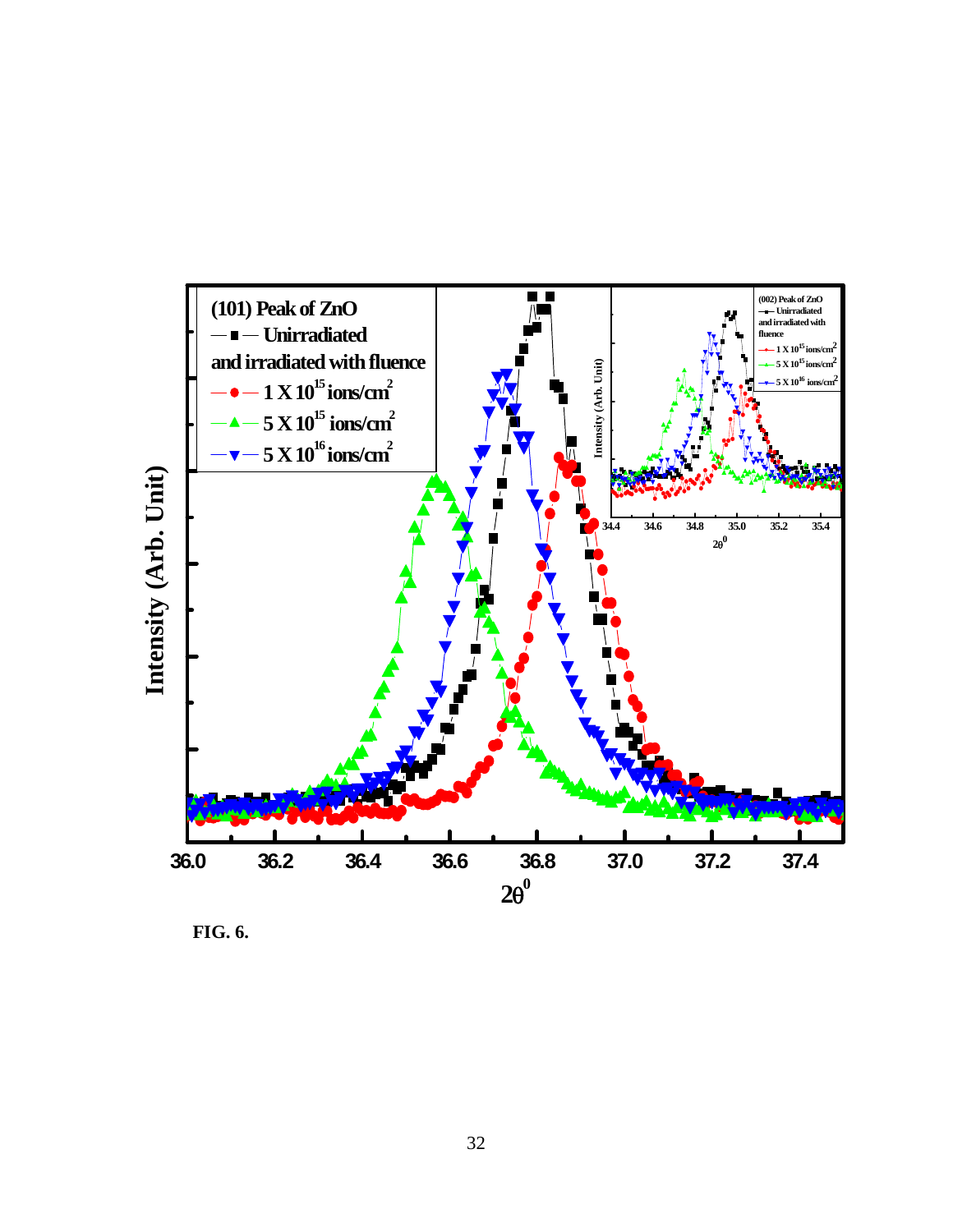

**FIG. 7.**